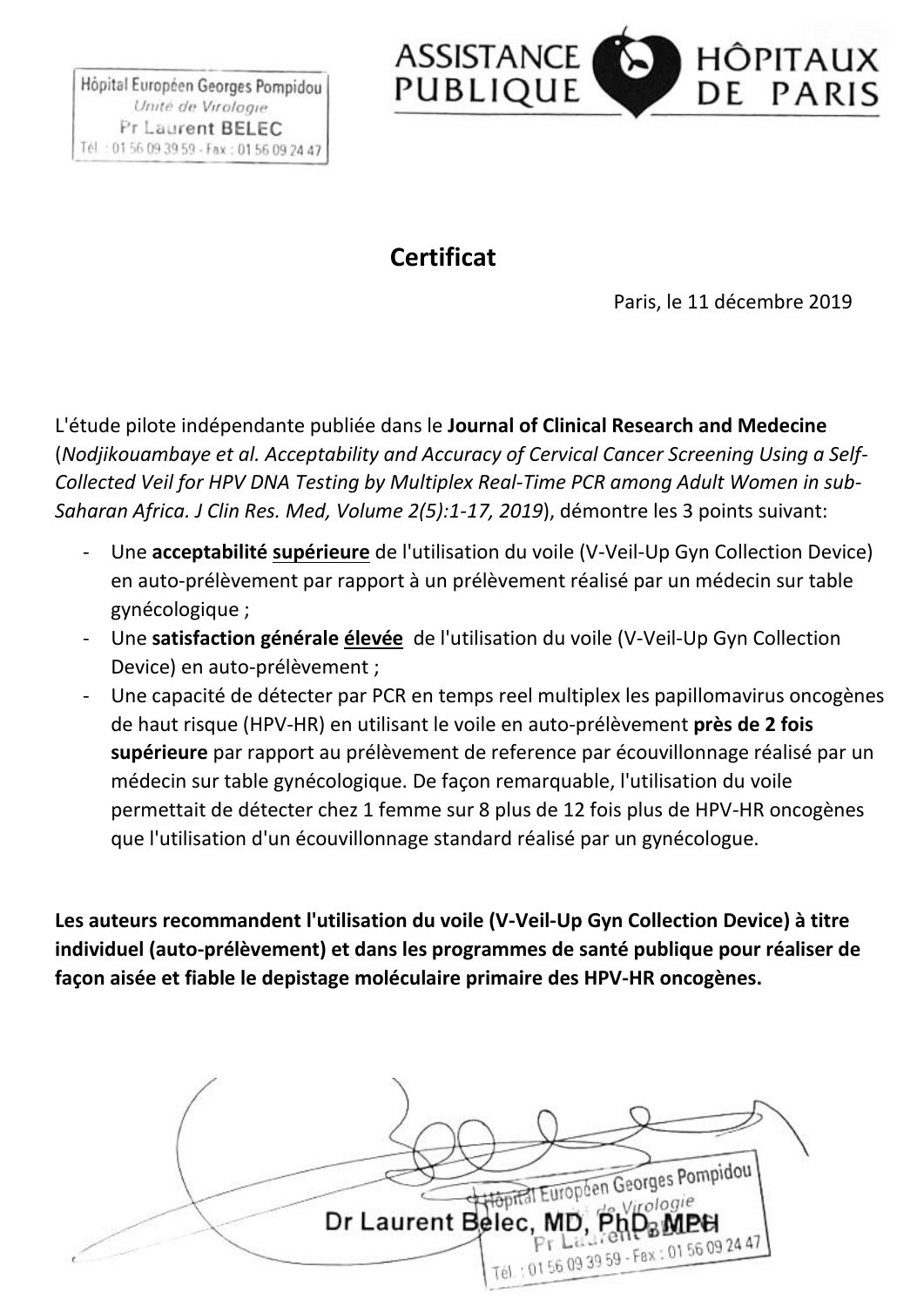

#### **Certificate**

Paris, 11 December 2019

The independent pilot study published in the **Journal of Clinical Research and Medicine** (*Nodjikouambaye et al. Acceptability and Accuracy of Cervical Cancer Screening Using a Self-Collected Veil for HPV DNA Testing by Multiplex Real-Time PCR among Adult Women in sub-Saharan Africa. J Clin Res. Med, Volume 2(5):1-17, 2019*), shows the following 3 aspects:

- **Greater acceptability** of the use of the veil (V-Veil-Up Gyn Collection Device) in selfsampling compared to the sampling carried out by a gynaecologist;
- **High general satisfaction** with the use of the veil (V-Veil-Up Gyn Collection Device) in self-sampling;
- **Almost twice greater** ability to detect high risk oncogenic papillomaviruses (HPV-HR) by multiplex real-time PCR using the self-sampling veil compared to the reference sampling performed by a gynaecologist using the standard swab. Remarkably, the use of the veil made it possible to detect in 1 in 8 women more than 12 times more oncogenic HPV-HR than the use of a standard swab performed by a gynecologist.

**The authors recommend the use of the veil (V-Veil-Up Gyn Collection Device) both individually (self-sampling) and in public health programmes to easily and reliably perform primary molecular screening for oncogenic HPV-HR.**

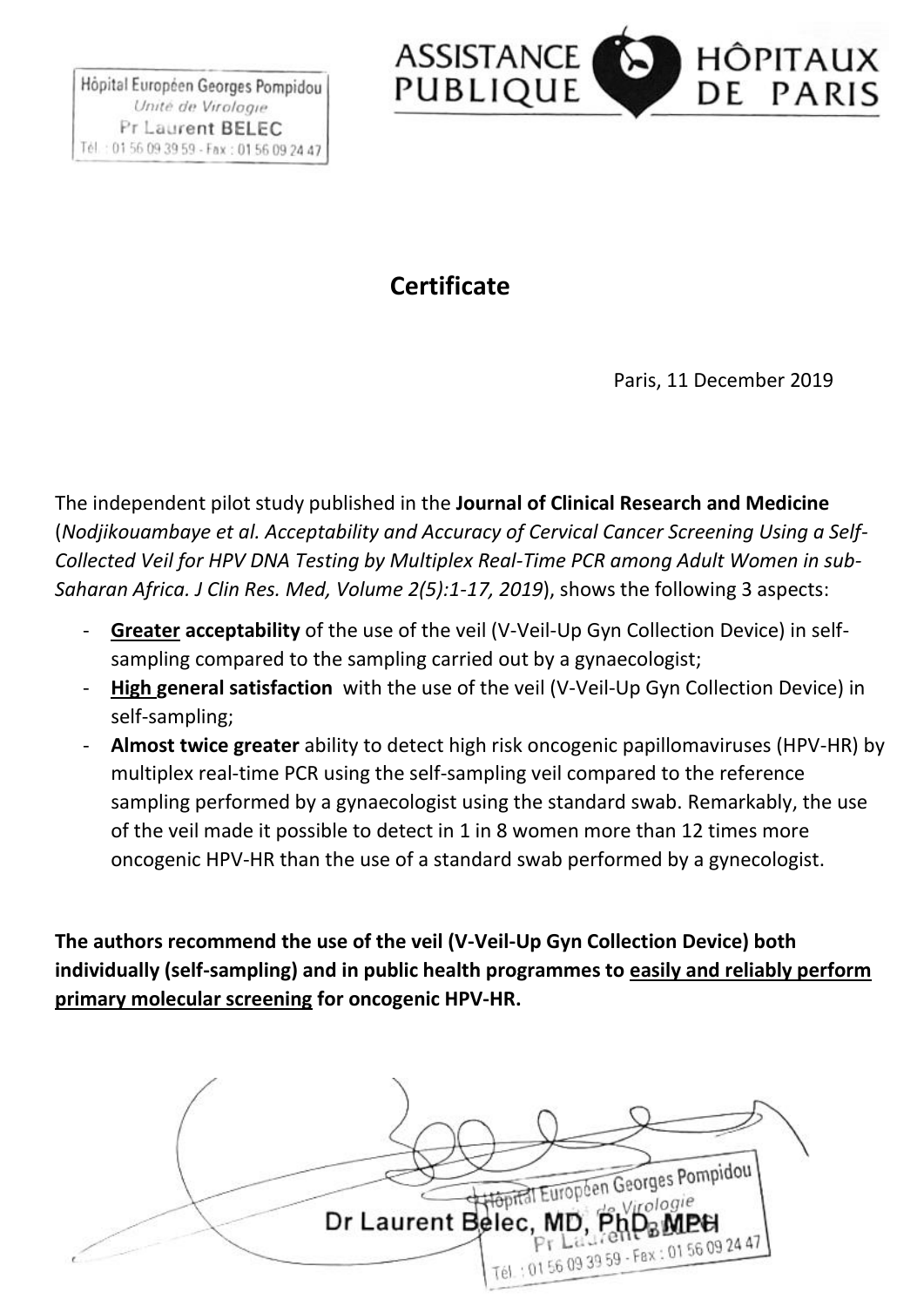

# **Certificat**

Paris, 11 decembrie 2019

Studiul pilot independent publicat **în Journal of Clinical Research and Medicine** (*Nodjikouambaye et al. Acceptability and Accuracy of Cervical Cancer Screening Using a Self-Collected Veil for HPV DNA Testing by Multiplex Real-Time PCR among Adult Women in sub-Saharan Africa. J Clin Res. Med, Volume 2(5):1-17, 2019*), demonstrează următoarele 3 aspecte:

- O **acceptabilitate mai mare** a utilizării voalului (V-Veil-Up Gyn Collection Device) în auto-recoltare în comparație cu recoltarea efectuată de un medic ginecolog;
- Satisfacție generală crescută cu utilizarea voalului (V-Veil-Up Gyn Collection Device) în auto-recoltare;
- **Satisfacție generală crescută** cu utilizarea voalului (V-Veil-Up Gyn Collection Device) în auto-recoltare;
- Capacitate de a detecta prin PCR în timp real multiplex papilomavirusurile oncogene cu risc ridicat (HPV-HR) prin utilizarea voalului în auto-recoltare **de aproape 2 ori mai mare** în comparație cu recoltarea standard cu spatulă efectuată de un medic ginecolog. În mod remarcabil, utilizarea voalului a permis detectarea la 1 din 8 femei a de 12 ori mai multe HPV-HR oncogene decât metoda standard de recoltare cu spatulă efectuată de un medic ginecolog.

**Autorii recomandă utilizarea voalului (V-Veil-Up Gyn Collection Device) atât individual (auto-recoltare), cât și în programele de sănătate publică pentru a efectua cu ușurință și în mod fiabil screeningul molecular primar pentru HPV-HR oncogen.**

Hopital Européen Georges Pompidou Virologie Dr Laurent Belec, MD, PhD<sub>B</sub>MPH Tél : 0156 09 39 59 - Fax : 01 56 09 24 47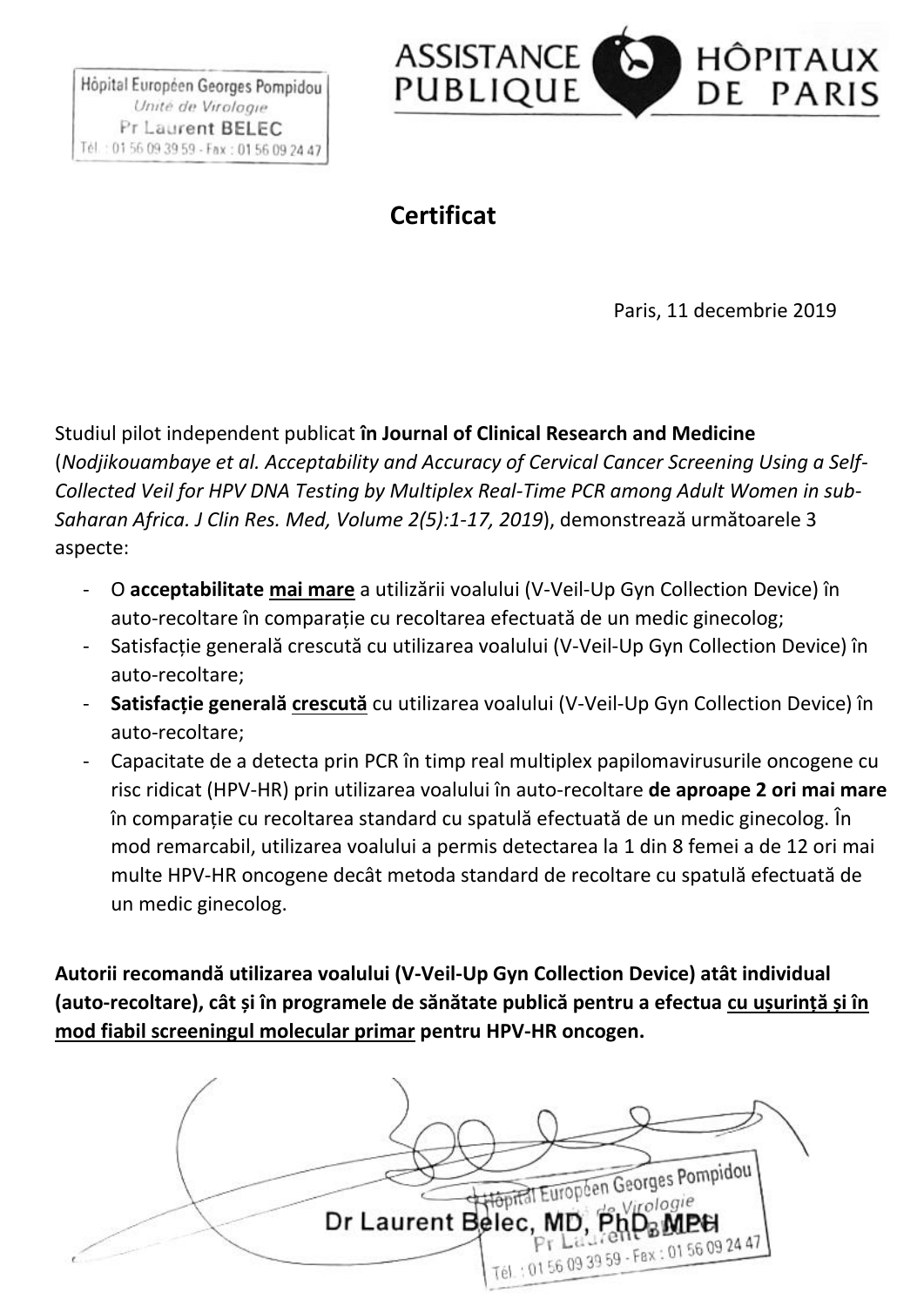

#### **Ceртификат**

Париж, 11 декември 2019г.

Независимо пилотно проучване, публикувано в **Journal of Clinical Research and Medicine** (*Nodjikouambaye et al. Acceptability and Accuracy of Cervical Cancer Screening Using a Self-Collected Veil for HPV DNA Testing by Multiplex Real-Time PCR among Adult Women in sub-Saharan Africa. J Clin Res. Med, Volume 2(5):1-17, 2019*), показва следните 3 аспекта:

- **По-голяма приемливост** на използването на воала (V-Veil-Up Gyn Collection Device) при самостоятелно вземане на проба в сравнение със вземането на проба, извършено от гинеколог;
- **Общото удовлетворение нараства** при използване на воала (V-Veil-Up Gyn Collection Device), при самостоятелно вземане на проба;
- Възможност за откриване на високорискови онкогенни папиломавируси (HPV-HR) чрез PCR, в реално мултиплексно време, чрез използване на воала при самостоятелно вземане на проба, **почти 2 пъти по-висока**, в сравнение със стандартното вземане на проба с тампон, извършено от гинеколог. Забележително е, че използването на воала позволява да се открие при 1 от 8 жени, 12 пъти повече HPV-HR онкоген от стандартния метод за вземане на проба с тампон, извършено от гинеколог.

**Авторите препоръчват използването на воала (V-Veil-Up Gyn Collection Device) както поотделно (самостоятелно вземане на проба), така и в обществените здравни програми, за лесно и надеждно извършване на първичен молекулен скрининг за HPV-HR онкоген.**

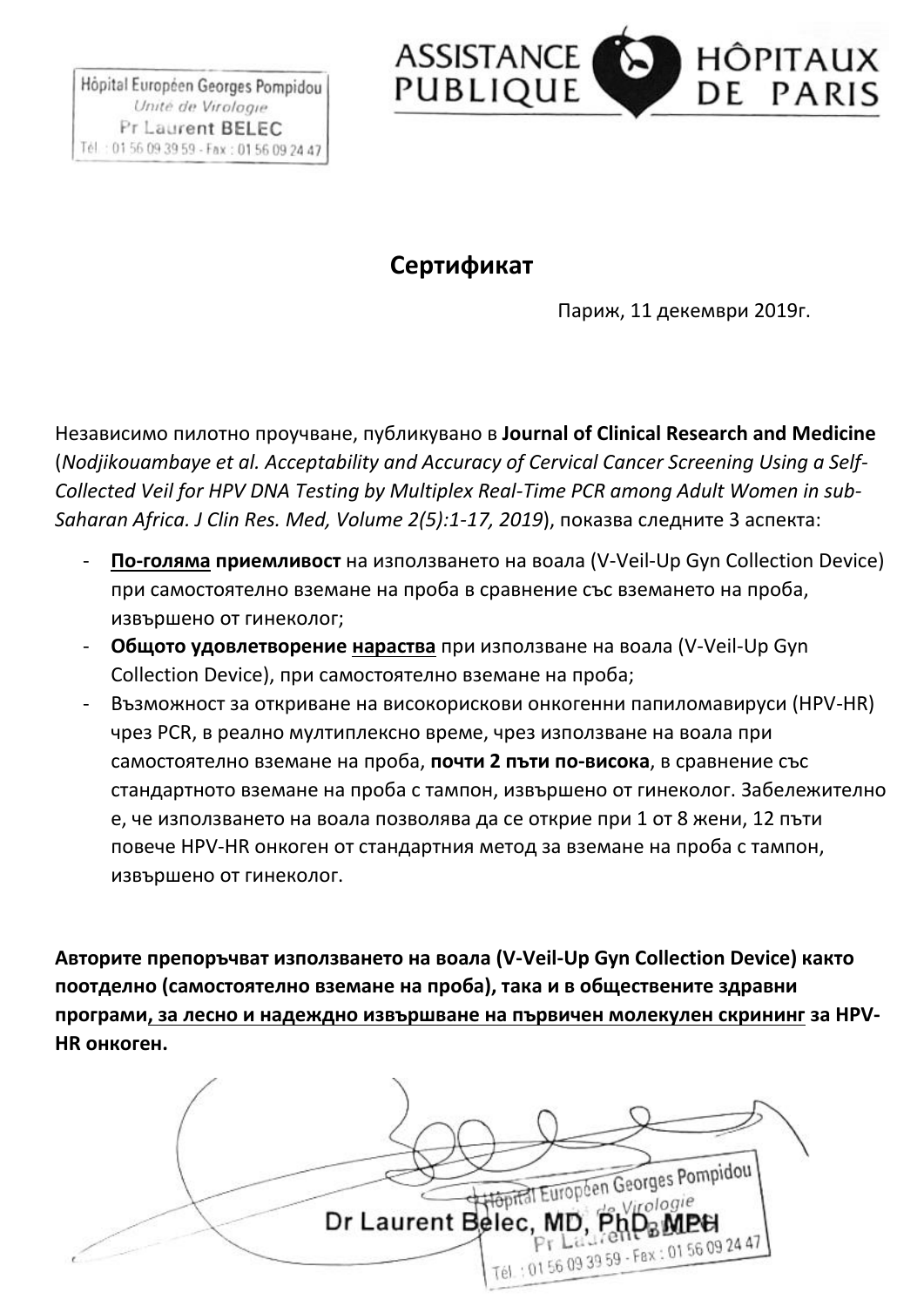

## **Osvědčení**

Paříž, 11 prosinca 2019

Nezávislé pilotní studie zveřejněné v **Journal of Clinical Research and Medicine** (*Nodjikouambaye et al. Acceptability and Accuracy of Cervical Cancer Screening Using a Self-Collected Veil for HPV DNA Testing by Multiplex Real-Time PCR among Adult Women in sub-Saharan Africa. J Clin Res. Med, Volume 2(5):1-17, 2019*), demonstruje následující 3 aspekty:

- **Větší přijatelnost použití závoje** (V-Veil-Up Gyn Collection Device) odoběru sebe sama ve srovnání se odoběru prováděnou gynekologem;
- **Zvýšená celková spokojenost** s použitím závoje (V-Veil-Up Gyn Collection Device) ve sebe sama přebrání;
- Schopnost detekovat pomocí PCR v reálném čase multiplex vysoce rizikové onkogenní papilomaviry (HPV-HR) s použitím závoje ve sebe sama odoběru **téměř 2krát větší** ve srovnání se standardním odoběru pomoci špachtlí provedenou gynekologem. Pozoruhodné, použití závoje umožnilo detekci u 1 z 8 žen 12 krát více HPV-HR onkogeny než standardní metodou odoběru špachtlí provedenou gynekologem.

**Autoři doporučují používat závoj (V-Veil-Up Gyn Collection Device) jak jednotlivě (sebe sama odoběru), jakož i v v programech veřejného zdraví za účelem snadno a spolehlivě provádět primární molekulární screening pro onkogeny HPV-HR.**

Hopital Européen Georges Pompidou Dr Laurent Belec, MD, PhD Tél : 0156 09 39 59 - Fax : 01 56 09 24 47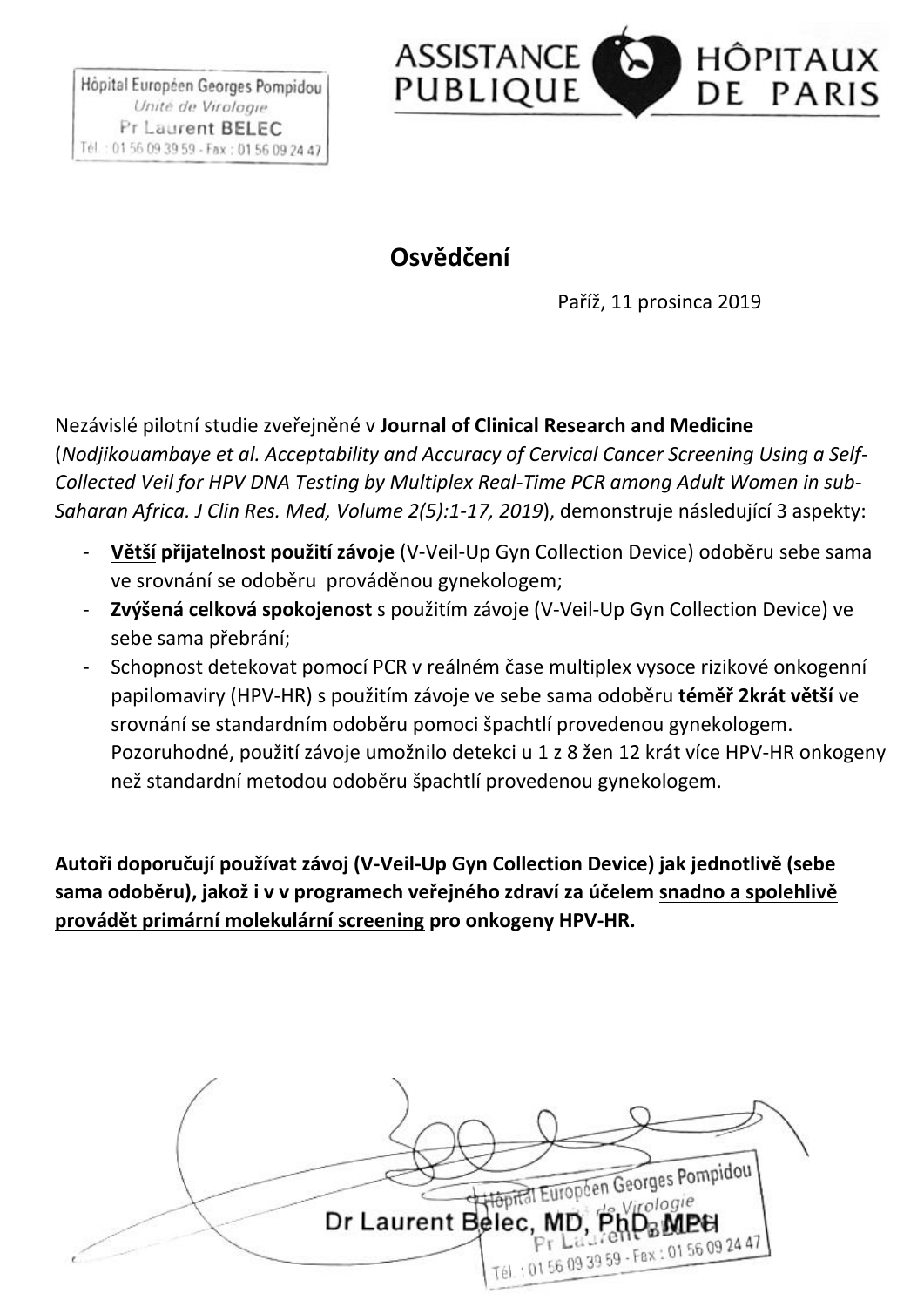

## **Certifikat**

Paris den 11. december 2019

Uafhængig pilotundersøgelse offentliggjort i **Journal of Clinical Research and Medicine** (*Nodjikouambaye et al. Acceptabilitet og nøjagtighed af livmoderhalskræftscreening ved hjælp af en selvopsamlet slør til HPV DNA-test ved Multiplex Real-Time PCR blandt voksne kvinder i Afrika syd for Sahara. J Clin Res. Med, bind 2 (5): 1-17, 2019*), demonstrerer følgende 3 aspekter:

- **Større acceptabilitet ved at bruge sløret** (V-Veil-Up Gyn Collection Device) til selvhøsting sammenlignet med høstning af en gynækolog;
- Den **generelle tilfredshed steg** med brugen af sløret (V-Veil-Up Gyn Collection Device) til selvhøst;
- Evne til at påvise højrisiko-onkogene papillomavirus (HPV-HR) ved realtid multiplex PCR ved at bruge sløret i selvhøst næsten **2 gange højere** sammenlignet med standard bufferhøstning udført af en gynækolog. Bemærkelsesværdigt gjorde brugen af sløret detektering hos 1 ud af 8 kvinder med 12 gange mere HPV-HR-onkogen end standardmetoden til bufferhøstning udført af en gynækolog.

**Forfatterne anbefaler brugen af sløret (V-Veil-Up Gyn Collection Device) både individuelt (selvhøstende) og i folkesundhedsprogrammer til let og pålideligt at udføre primær molekylær screening for HPV-HR-oncogen.**

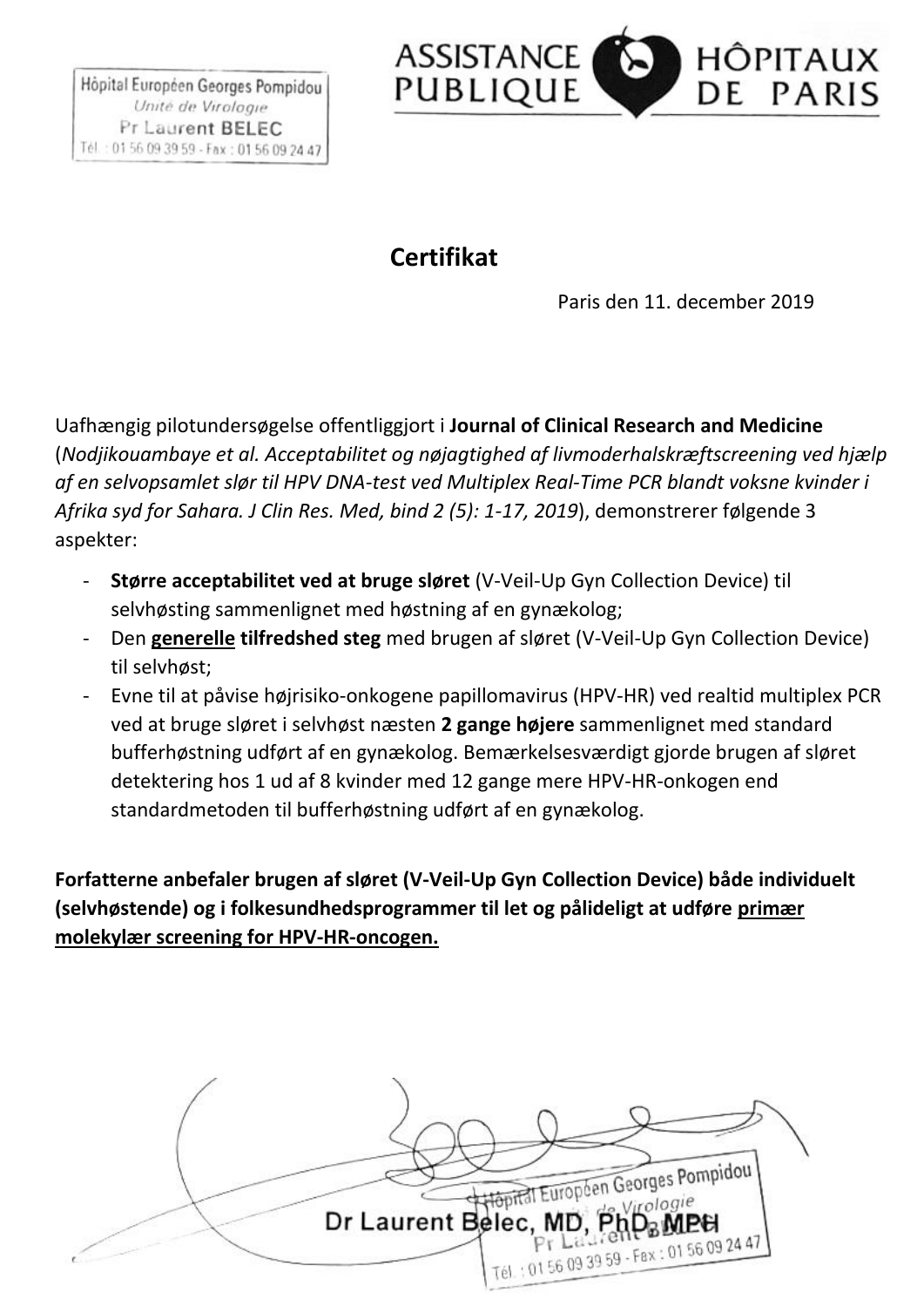

### **Zertifikat**

Paris, 11. Dezember 2019

Die unabhängige, im **Journal of Clinical Research and Medicine** veröffentlichte Pilotstudie (*Nodjikouambaye et al. Acceptability and Accuracy of Cervical Cancer Screening Using a Self-Collected Veil for HPV DNA Testing by Multiplex Real-Time PCR among Adult Women in sub-Saharan Africa. J Clin Res. Med, Band 2(5):1-17, 2019*) beweist folgende drei Aspekte:

- Eine **höhere Akzeptanz** bei der Verwendung des Schleiers (V-Veil-Up Gyn Collection Device) für die Selbstentnahme im Vergleich zur Entnahme durch einen Gynäkologen;
- **Erhöhte allgemeine Zufriedenheit** bei der Verwendung des Schleiers (V-Veil-Up Gyn Collection Device) für die Selbstentnahme;
- **Fast zweimal höhere** Fähigkeit zur Detektion der krebserregenden Hochrisiko-Papillomaviren (HPV-HR) mittels Multiplex-Echtzeit-PCR bei der Verwendung des Schleiers für Selbstentnahme im Vergleich zur Standard-Abstrichentnahme durch einen Gynäkologen. Bemerkenswerterweise hat die Verwendung des Schleiers bei jeder achten Frau die Detektion von zwölfmal mehr krebserregenden HPV-HR ermöglicht als die Standard-Abstrichentnahme durch einen Gynäkologen.

**Die Autoren empfehlen, dass der Schleier (V-Veil-Up Gyn Collection Device) sowohl individuell (Selbstentnahme) als auch in Gesundheitsprogrammen verwendet wird, damit das primäre molekulare Screening für krebserregende HPV-HR einfach und zuverlässig durchgeführt werden kann.**

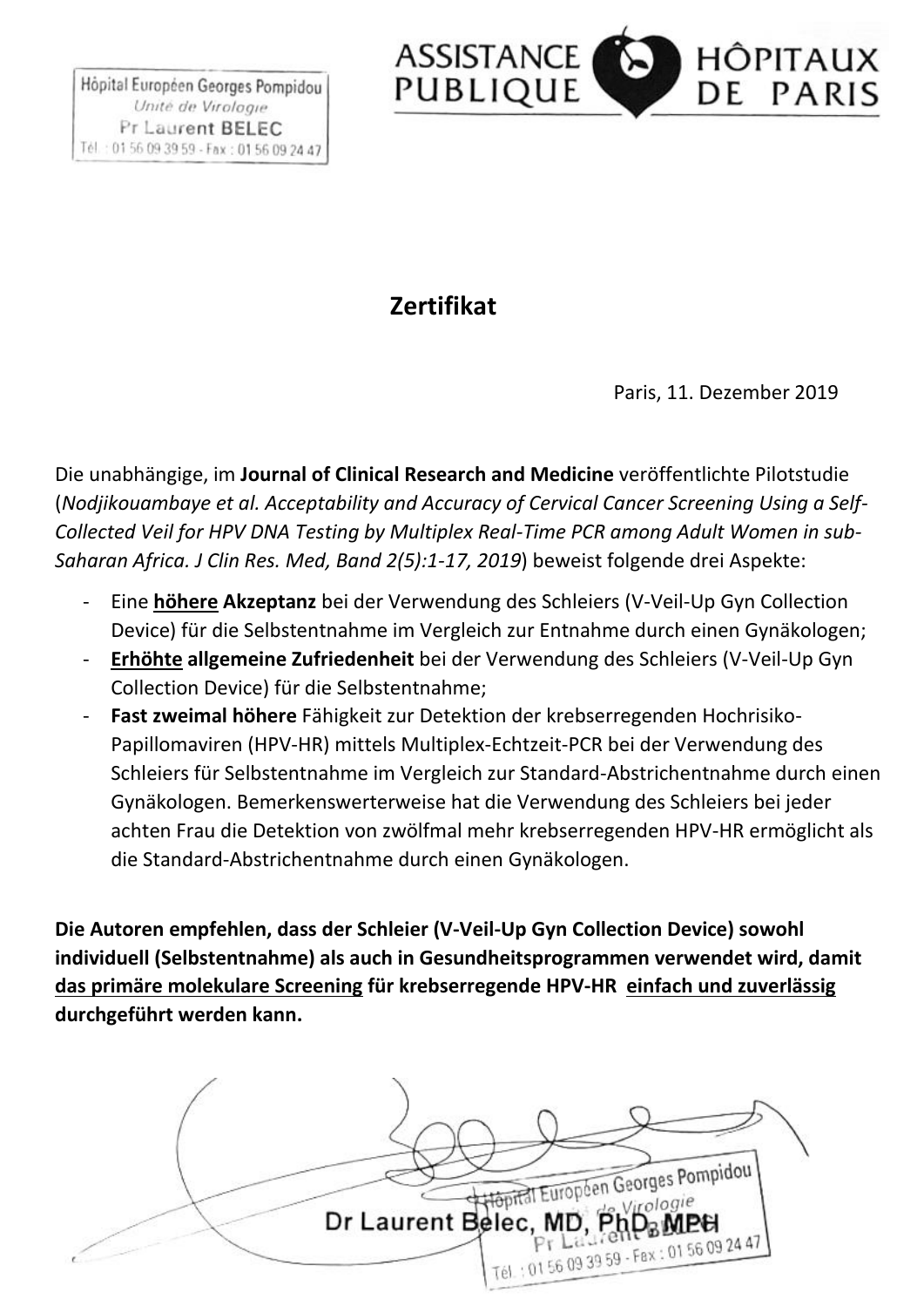-



## **Certificación**

París, 11 de diciembre de 2019

El estudio piloto independiente publicado en el **Journal of Clinical Research and Medecine** (*Nodjikouambaye et al. Acceptability and Accuracy of Cervical Cancer Screening Using a Self-Collected Veil for HPV DNA Testing by Multiplex Real-Time PCR among Adult Women in sub-Saharan Africa. J Clin Res. Med, Volume 2(5):1-17, 2019*), demuestra los siguientes 3 puntos:

- **Mayor aceptación** del uso del velo (V-Veil-Up Gyn Collection Device) en la autotoma vaginal en comparación con la toma hecha por un ginecólogo;
- **Alta satisfacción general** con el uso del velo (V-Veil-Up Gyn Collection Device) en la autotoma vaginal;
- La capacidad de detectar el virus del papiloma oncogénico de alto riesgo (HPV-HR) mediante PCR multiplex en tiempo real utilizando el velo de autotoma vaginal es **casi dos veces** mayor que la de la toma de muestra de referencia realizada por un ginecólogo con el hisopo estándar. Cabe destacar que el uso del velo permitió detectar en 1 de cada 8 mujeres más de 12 veces más HPV-HR oncogénico que el uso de un hisopo estándar realizado por un ginecólogo.

**Los autores recomiendan el uso del velo (V-Veil-Up Gyn Collection Device) tanto individualmente (autotoma) como en programas de salud pública para realizar de forma fácil y fiable el cribado molecular primario del VPH-HR oncogénico.**

Hopital Européen Georges Pompidou Dr Laurent Belec, MD, Php Tél : 0156 09 39 59 - Fax : 01 56 09 24 47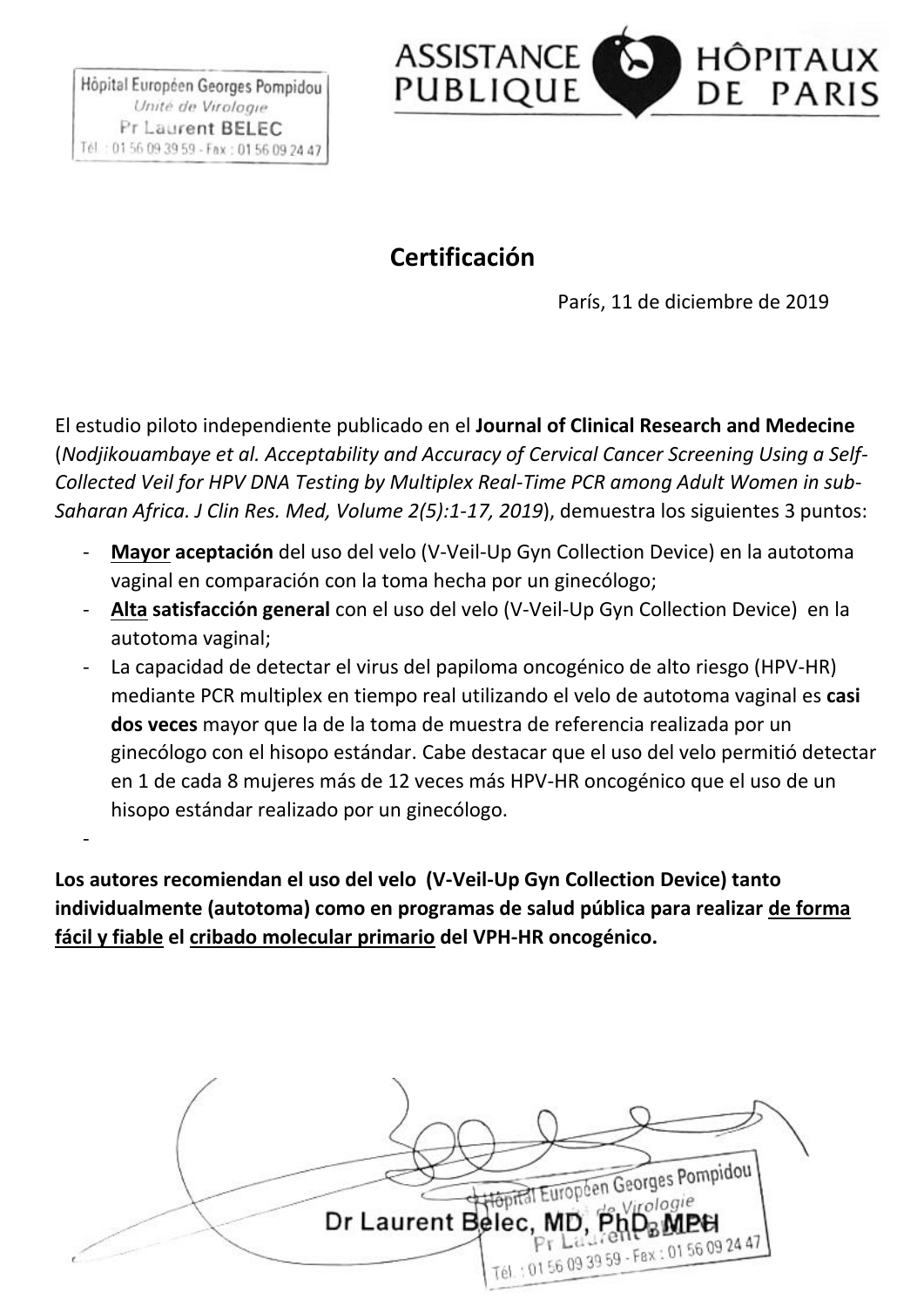

## **Πιστοποιητικό**

Παρίσι, 11 Δεκεμβρίου 2019

Η πιλοτική μελέτη που δημοσιεύθηκε στο **Journal of Clinical Research and Medicine**  (*Nodjikouambaye et al. Acceptability and Accuracy of Cervical Cancer Screening Using a Self-Collected Veil for HPV DNA Testing by Multiplex Real-Time PCR among Adult Women in sub-Saharan Africa. J Clin Res. Med, Volume 2(5):1-17, 2019*), αποδεικνύει τις ακόλουθες 3 πτυχές:

- Μια **μεγαλύτερη αποδοχή** της χρήσης του υφάσματος (V-Veil-Up Gyn Collection Device) στην αυτο-δειγματοληψία συγκριτικά με τη δειγματοληψία που πραγματοποιείται από τον γυναικολόγο.
- **Αυξημένη γενική ικανοποίηση** των χρηστών του υφάσματος (V-Veil-Up Gyn Collection Device) με την αυτο-δειγματοληψία.
- Δυνατότητα ανίχνευσης μέσω PCR σε πραγματικό χρόνο σε πολυπλεξία των ογκογόνων θηλωματοϊών αυξημένου κινδύνου (HPV-HR) με τη χρήση του υφάσματος κατά την αυτο-δειγματοληψία τουλάχιστον 2 φορές μεγαλύτερη σε σχέση με την τυπική δειγματοληψία με σπάτουλα στον γυναικολόγο. Είναι άξιο αναφοράς το γεγονός ότι η χρήση του υφάσματος έχει επιτρέψει την ανίχνευση σε 1 στις 8 γυναίκες 12 φορές περισσοτέρων ογκογόνων HPV-HR συγκριτικά με την τυπική δειγματοληψία με σπάτουλα στον γυναικολόγο.

**Οι Μελετητές συστήνουν τη χρήση του υφάσματος (V-Veil-Up Gyn Collection Device) τόσο ατομικά (αυτο-δειγματοληψία), όσο και στα προγράμματα δημόσιας υγείας για μια εύκολη και αξιόπιστη πραγματοποίηση του πρωτογενή ελέγχου (screening) για την ανίχνευση των ογκογόνων HPV-HR.**

Hopftal Européen Georges Pompidou Virologie Dr Laurent Belec, MD, PhD<sub>B</sub>MPH Tél : 0156 09 39 59 - Fax : 01 56 09 24 47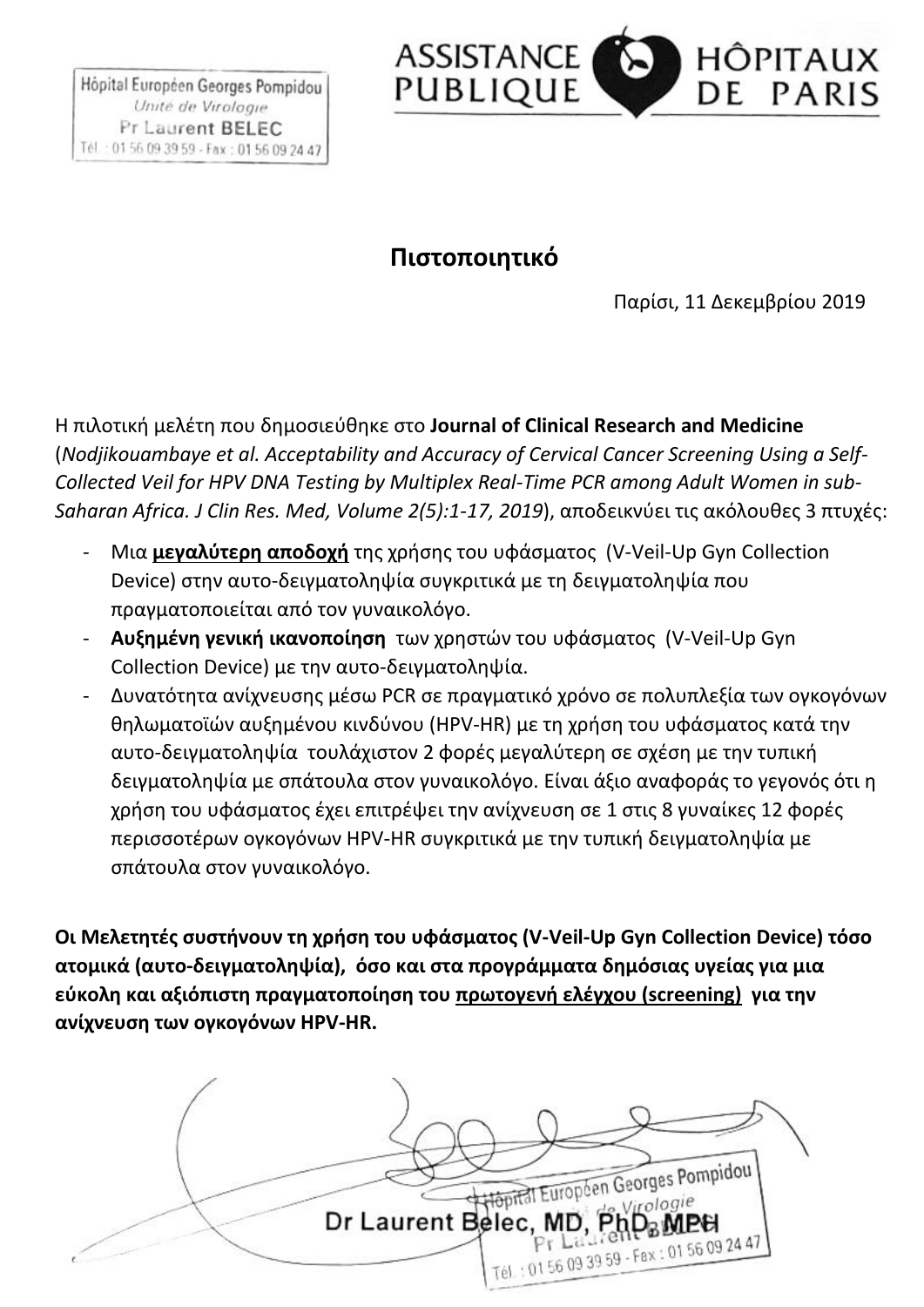

### **Srtifikaat**

Pariis, 11. detsember 2019

Ajakirjas **Journal of Clinical Research and Medicine** avaldatud sõltumatu pilootuuring (*Nodjikouambaye jt. Emakakaelavähi sõeluuringute aktsepteeritavus ja täpsus, kasutades isekogutud loori HPV DNA testimiseks multipleksse reaalaja PCR abil täiskasvanud naiste seas Sahara-taguses Aafrikas. J Clin Res. Med, 2. köide (5): 1-17, 2019*) näitab järgmist kolme aspekti:

- **Loori** (V-Veil-Up Gyn kogumisseade) kasutamise isekorje ajal suurem vastuvõetavus võrreldes günekoloogi koristamisega;
- **Üldine rahulolu suurenes loori** (V-Veil-Up Gyn kogumisseade) kasutamisega isekorjamisel;
- Võimalus tuvastada kõrge riskiga onkogeensete papilloomiviiruste (HPV-HR) reaalajas multipleksse PCR-i abil, kasutades loori isekorjamisel peaaegu kaks korda suurem kui günekoloogi tavalisel puhvrikorral. Väärib märkimist, et loori kasutamine võimaldas tuvastada ühe kaheksast naisest, kellel on 12 korda rohkem HPV-HR onkogeeni, kui günekoloogi poolt läbi viidud puhvri koristamise standardmeetodil.

**Autorid soovitavad kasutada loori (V-Veil-Up Gyn kogumisseade) nii individuaalselt (isekorjamine) kui ka rahvatervise programmides, et HPV-HR onkogeeni esmase molekulaarse sõeluuringu hõlpsalt ja usaldusväärselt läbi viia.**

Hopftal Europeen Georges Pompidou Dr Laurent Belec, MD, Php Tél : 0156 09 39 59 - Fax : 01 56 09 24 47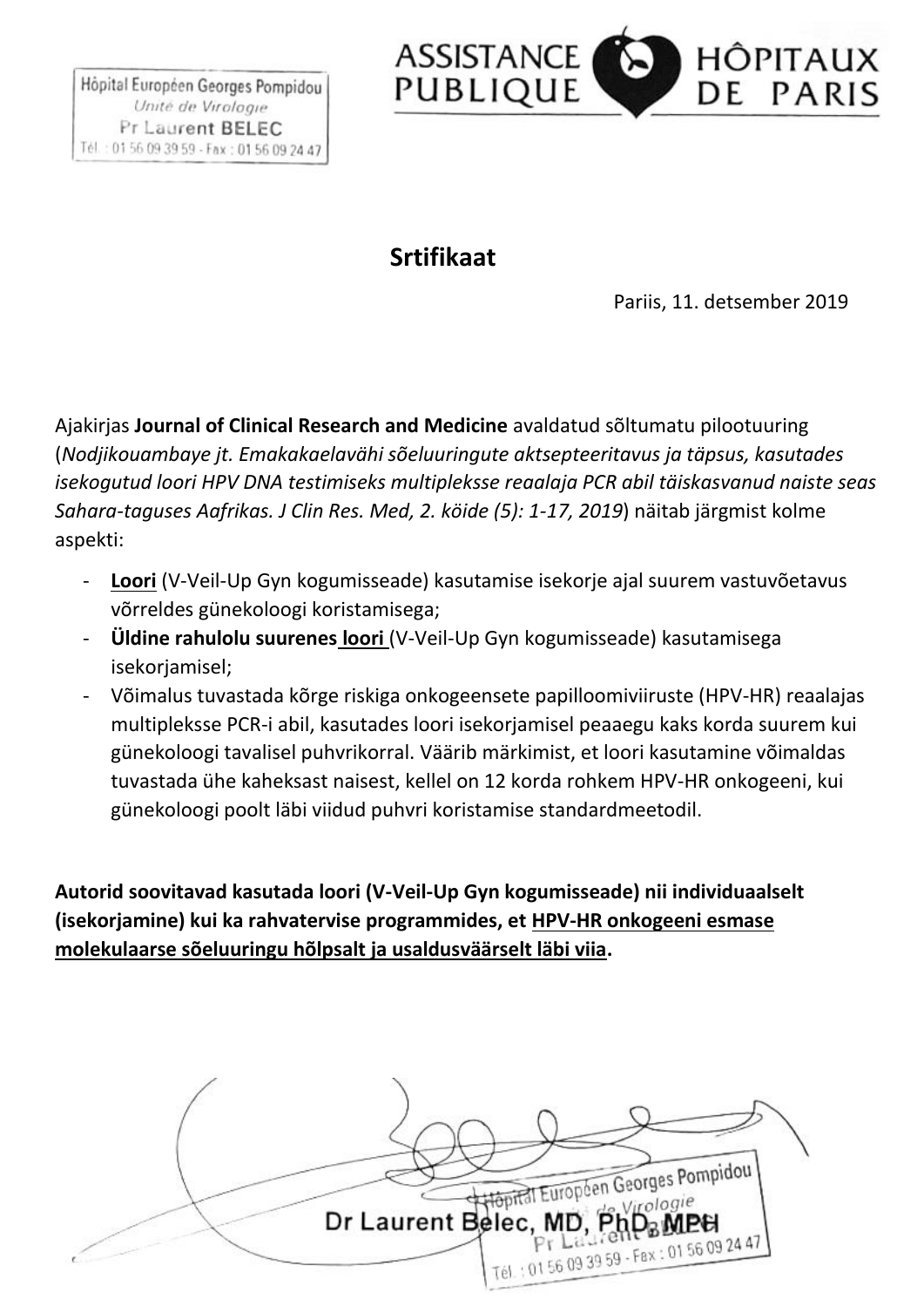

#### **Todistus**

Pariisi, 11. joulukuuta 2019

**Journal of Clinical Research and Medicine** -julkaisussa julkaistu riippumaton pilottitutkimus (*Nodjikouambaye et al. Kohdunkaulan syövän seulonnan hyväksyttävyys ja tarkkuus käyttämällä itse kerättyä verhoa HPV-DNA -testaukseen multiplex-reaaliaikaisella PCRmenetelmällä aikuisten naisten keskuudessa Saharan eteläpuolisessa Afrikassa. J Clin. Res. Med, osa 2 (5): 1 - 17, 2019*) osoittaa seuraavat 3 näkökohtaa:

- Verhon (V-Veil-Up Gyn -kokoonpanolaitteen) käytön parempi hyväksyttävyys itsekorjuussa verrattuna gynekologin suorittamaan sadonkorjuuseen.
- Yleinen tyytyväisyys lisääntyi verhon (V-Veil-Up Gyn -kokoonpanolaitteen) käytöllä itsekorjuussa;
- Kyky havaita korkean riskin onkogeeniset papilloomavirukset (HPV-HR) reaaliaikaisella multipleksoidulla PCR: llä käyttämällä verhoa itsekorjuussa lähes kaksinkertaisesti verrattuna gynekologin suorittamaan normaaliin puskurinkeräykseen. Huomattavana on, että verhon käyttö antoi mahdolliseksi havaita yhdestä kahdeksasta naisesta 12 kertaa enemmän HPV-HR-onkogeenia kuin gynekologin suorittama standardi puskurinkeräysmenetelmä.

**Kirjoittajat suosittelevat verhon (V-Veil-Up Gyn -kokoonpanolaitteen) käyttöä sekä yksittäin (itsekorjuu) että kansanterveysohjelmissa ensisijaisen molekyyliseulonnan suorittamiseksi helposti ja luotettavasti HPV-HR-onkogeenille.**

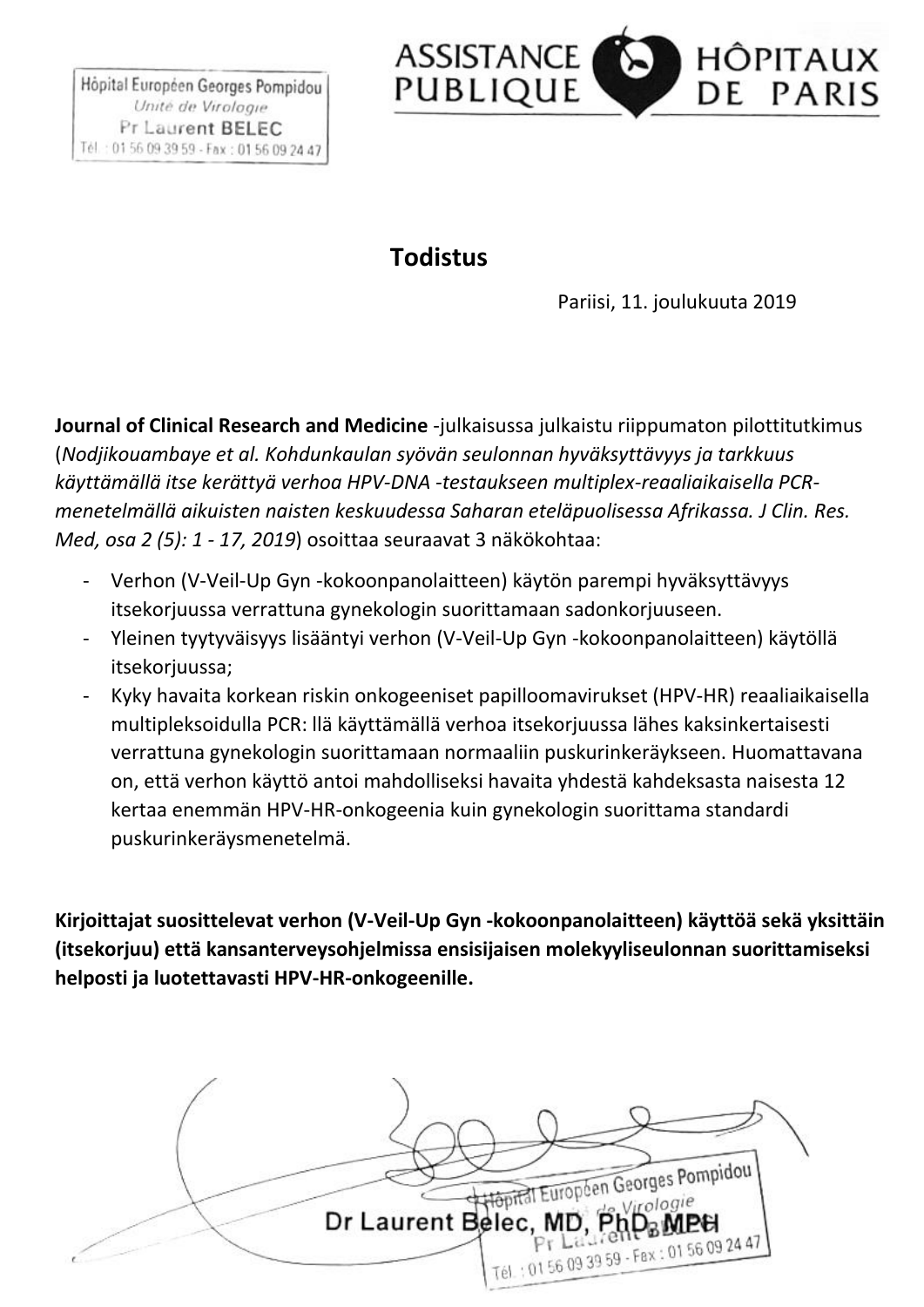

#### **Potvrda**

Pariz 11 Prosinac 2019 godine

Samostalna pilot studija objavljena u **Journal of Clinical Research and Medicine** (*Nodjikouambaye et al. Acceptability and Accuracy of Cervical Cancer Screening Using a Self-Collected Veil for HPV DNA Testing by Multiplex Real-Time PCR among Adult Women in sub-Saharan Africa. J Clin Res. Med, Volume 2(5):1-17, 2019*), pokazuje sljedeća:

- **Povećano prihvaćanje upotrebe** veo (V-Veil-Up Gyn Collection Device) u samo preuzimanju u komparaciji sa izvršenim preuzimanjem od strane ljekara ginekologa;
- **Opće povećano zadovoljstvo** sa upotrebom vela (V-Veil-Up Gyn Collection Device) u samo preuzimanju;
- Kapacitet pronalaska preko PCR u realno vrijeme, onkogene multiplex papiloma viruse (HPV-HR) kroz upotrebu vela u samo preuzimanju, **skoro 2 puta je veći** u komparaciji sa standardnim preuzimanjem sa ulošcima; od strane ljekara ginekologa. Na nevjerojatan način, upotreba vela je omogućilo pronalazak kod 1 od 8 žena 12 puta više onkogene HPV-HR nego kroz standardno preuzimanje sa ulošcima; od strane ljekara ginekologa.

**Autori preporučuju upotrebu vela (V-Veil-Up Gyn Collection Device) individualno (samo preuzimanje) kao i u programima za javno zdravlje radi lakog i efektivnog vršenja molekularnog screening-a za onkogene HPV-HR.**

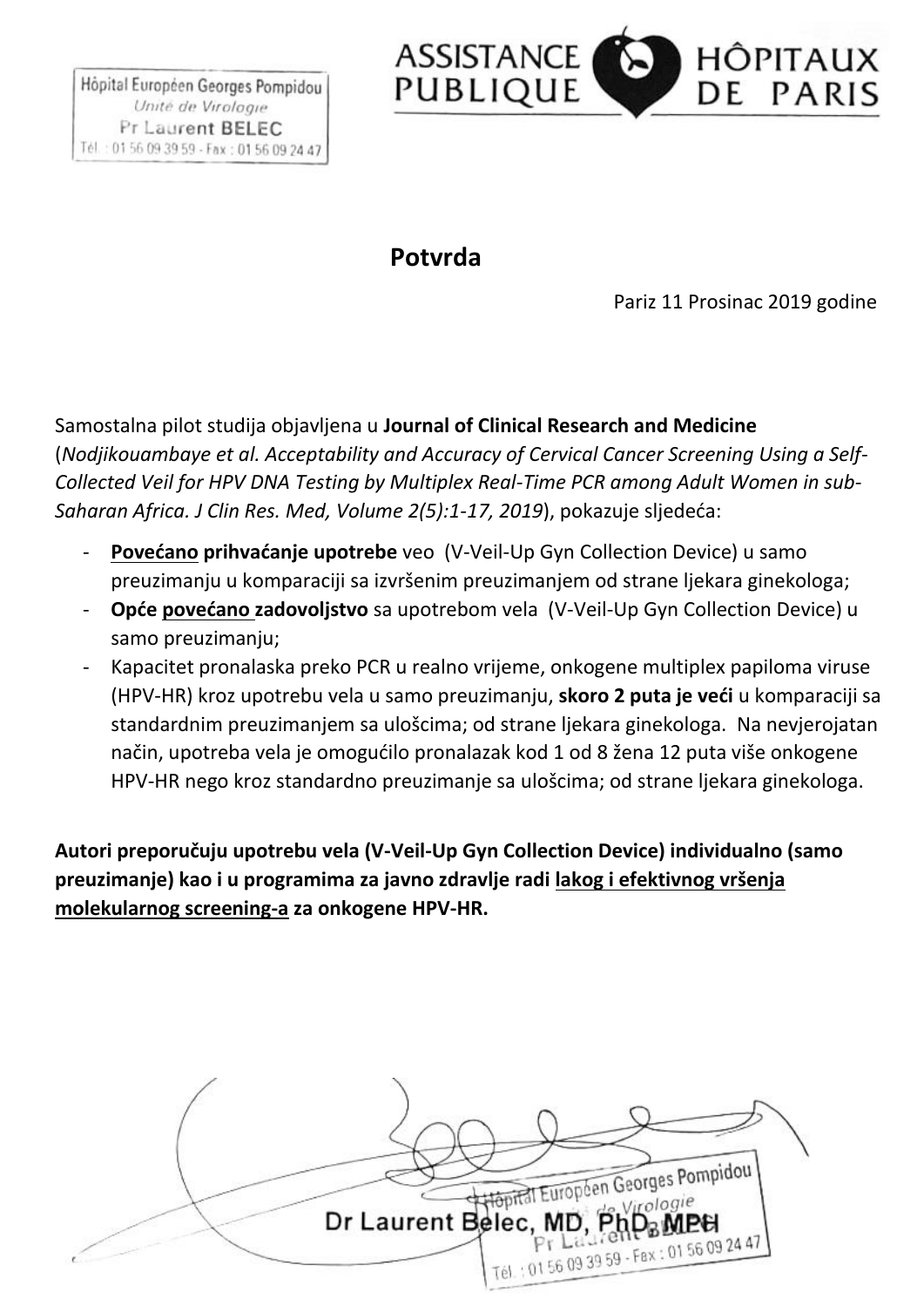

# **Certificato**

Parigi, l'11 dicembre 2019

Lo studio pilota indipendente pubblicato nel **Journal of Clinical Research and Medicine** (*Nodjikouambaye et al. Acceptability and Accuracy of Cervical Cancer Screening Using a Self-Collected Veil for HPV DNA Testing by Multiplex Real-Time PCR among Adult Women in sub-Saharan Africa. J Clin Res. Med, Volume 2(5):1-17, 2019*), rileva i seguenti 3 aspetti:

- Una **più grande accettabilità** dell'uso del velo (V-Veil-Up Gyn Collection Device) di autoprelievo rispetto al prelievo effettuato da un ginecologo;
- **Soddisfazione generale cresciuta** utilizzando il velo (V-Veil-Up Gyn Collection Device) di auto-prelievo;
- Capacità di rilevare, attraverso PCR in tempo reale multiplex, i papillomavirus oncogeni ad alto rischio (HPV-HR) utilizzando il velo di auto-prelievo, **2 volte più grande** circa rispetto al prelievo standard con spatola effettuato da un ginecologo. Notevolmente, l'uso del velo ha permesso di rilevare, in 1 su 8 donne, 12 volte più HPV-HR oncogeni rispetto al metodo standard di prelievo con spatola effettuato da un ginecologo.

**Gli autori raccomandano l'uso del velo (V-Veil-Up Gyn Collection Device) sia individualmente (auto-prelievo), che nei programmi di salute pubblica per effettuare in modo facile e affidabile lo screening molecolare primario per il HPV-HR oncogeno.**

Hopital Européen Georges Pompidou Virologie Dr Laurent Belec, MD, PhD<sub>B</sub>MPH Tél : 0156 09 39 59 - Fax : 01 56 09 24 47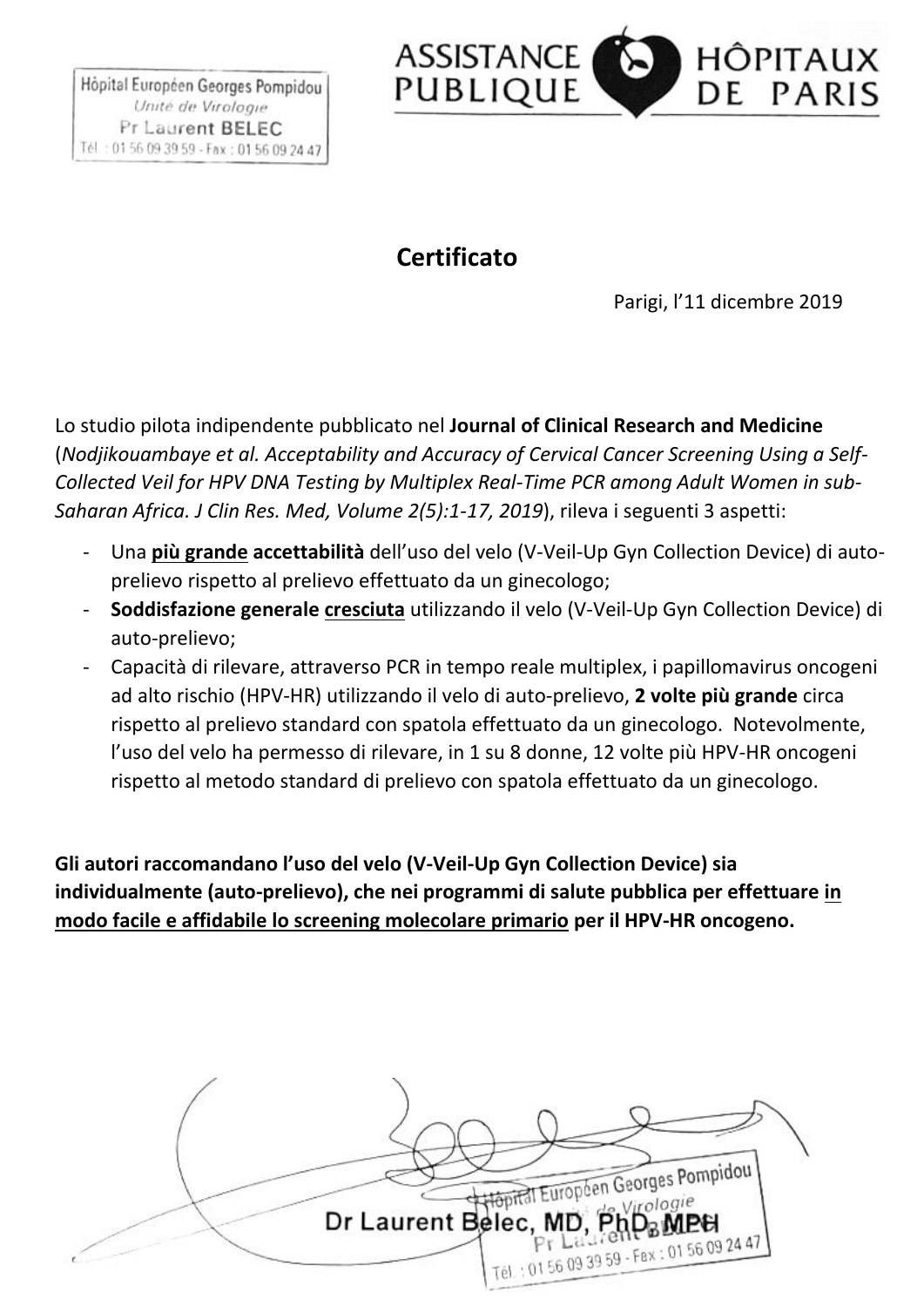

## **Apliecība**

Parīze, 2019. gada 11. decembris

Neatkarīgs izmēģinājuma pētījums, kas publicēts žurnālā **Journal of Clinical Research and Medicine** (*Nodjikouambaye et al. Dzemdes kakla vēža skrīninga pieņemamība un precizitāte, izmantojot pašsavāktu plīvuru HPV DNS testēšanai ar multiplā reālā laika PCR starp pieaugušām sievietēm Subsahāras Āfrikā. J Clin. Res. Med, 2. sējums (5): 2019. gada 1.-17*.) Demonstrē šādus trīs aspektus:

- **Lielāka plīvuru (V-Veil-Up Gyn savākšanas ierīces) izmantošanas pašnovākšanā pieņemamība salīdzinājumā ar ginekologa veiktu novākšanu;**
- **Vispārējā apmierinātība palielinājās**, izmantojot plīvuru (V-Veil-Up Gyn savākšanas ierīci) pašnovākšanai;
- Spēja noteikt augsta riska onkogēno papilomas vīrusu (HPV-HR), izmantojot reālā laika multipleksu PCR, izmantojot plīvuru pašnovākšanā, kas ir gandrīz 2 reizes augstāka, salīdzinot ar ginekologa parasto bufera novākšanu. Jāatzīmē, ka plīvura izmantošana ļāva vienai no astoņām sievietēm atklāt 12 reizes vairāk HPV-HR onkogēna nekā standarta bufera novākšanas metode, ko veica ginekologs.

**Autori iesaka izmantot plīvuru (V-Veil-Up Gyn kolekcijas ierīci) gan individuāli (pašnovākšana), gan sabiedrības veselības programmās, lai viegli un ticami veiktu primāro molekulāro skrīningu HPV-HR onkogēnam.**

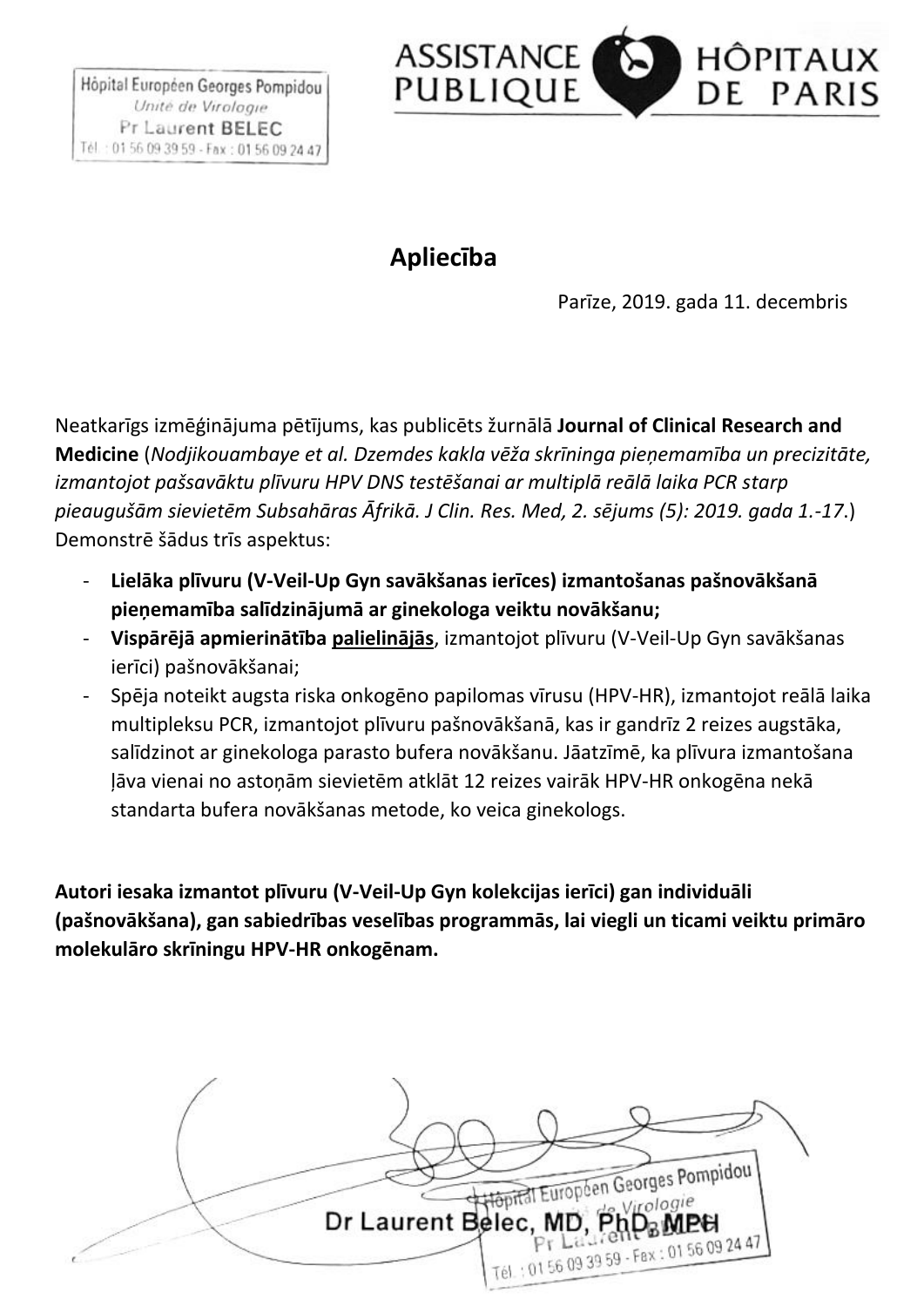

## **Pažymėjimas**

Paryžius, 2019 m. Gruodžio 11 d

Nepriklausomas bandomasis tyrimas, paskelbtas *žurnale "Clinical Research and Medicine*" (*Nodjikouambaye ir kt.) Gimdos kaklelio vėžio patikros priimtinumas ir tikslumas naudojant savikreipą šydą ŽPV DNR tyrimui, naudojant daugialypį realaus laiko PGR, suaugusių moterų tarpe Afrikoje į pietus nuo Sacharos. Res. Med, 2 tomas (5): 2019 m. Sausio 1–17 d*.) Parodo šiuos 3 aspektus:

- Didesnis šydo (V-Veil-Up Gyn surinkimo įtaiso) panaudojimas savaiminio derliaus nuėmimui, palyginti su derliaus nuėmimu pas ginekologą;
- **Bendras pasitenkinimas padidėjo** naudojant šydą ("V-Veil-Up Gyn Collection Device") savaiminiam derliaus nuėmimui;
- Gebėjimas aptikti didelės rizikos onkogeninių papilomos virusų (ŽPV-HR) realiojo laiko multipleksiniu PGR, naudojant savaiminio derliaus šydą, beveik dvigubai didesnį nei įprastas ginekologo buferinis derlius. Pažymėtina, kad naudojant šydą, vienai iš 8 moterų buvo galima nustatyti 12 kartų daugiau ŽPV-HR onkogeno nei standartiniu ginekologo atliktu buferio surinkimo metodu.

Autoriai rekomenduoja naudoti šydą ("V-Veil-Up Gyn Collection Device") tiek atskirai **(savaiminis derliaus nuėmimas), tiek visuomenės sveikatos programose, kad būtų galima lengvai ir patikimai atlikti pirminį molekulinį HPV-HR onkogeno patikrinimą.**

Hopital Européen Georges Pompidou Dr Laurent Belec, MD, PhD Tél : 0156 09 39 59 - Fax : 01 56 09 24 47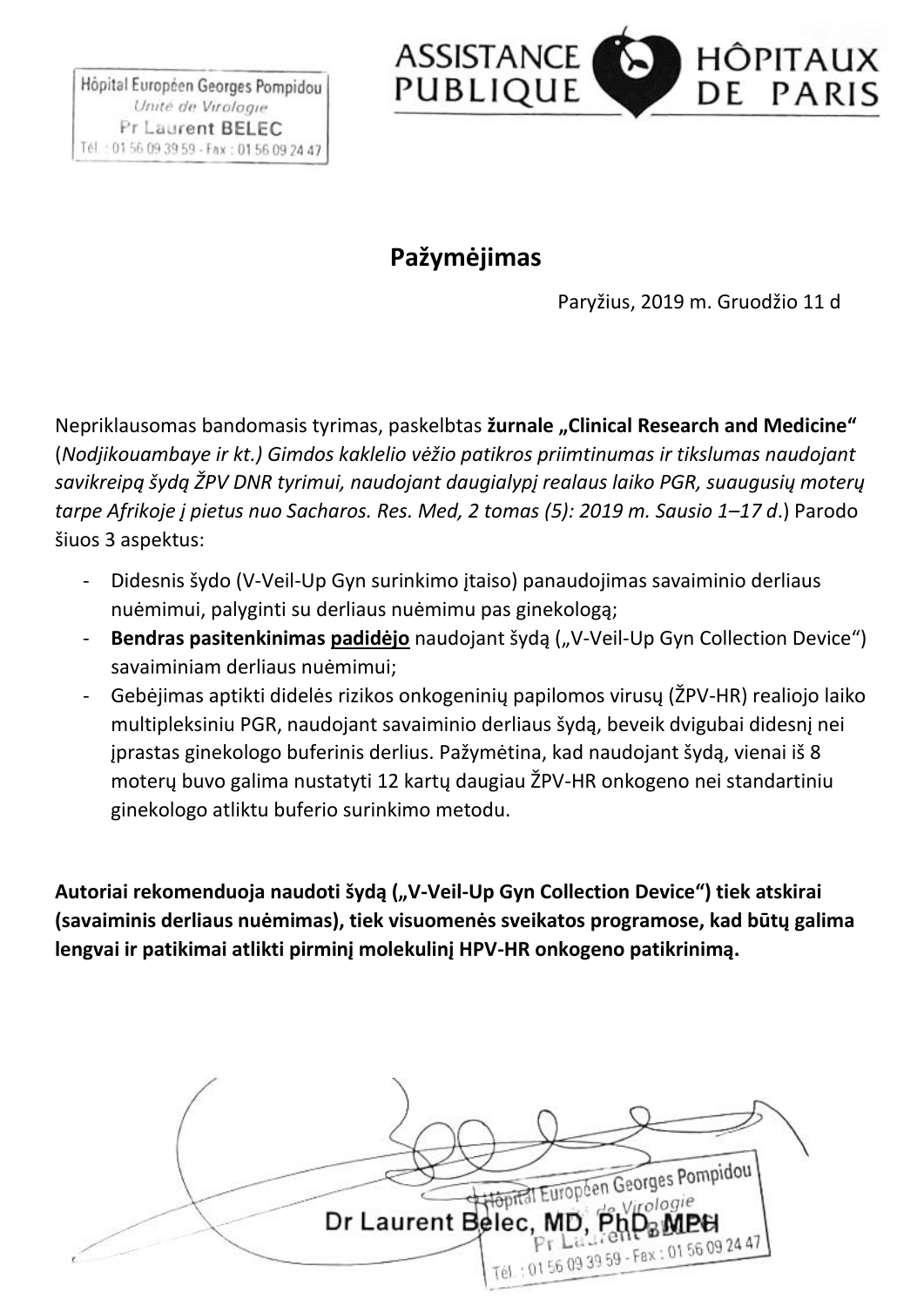

#### **Bizonylat**

Párizs, 2019. december 11.

A **Journal of Clinical Research and Medicine** (*Nodjikouambaye et al. Acceptability and Accuracy of Cervical Cancer Screening Using a Self-Collected Veil for HPV DNA Testing by Multiplex Real-Time PCR among Adult Women in sub-Saharan Africa. J Clin Res. Med, Volume 2(5):1-17, 2019*) kiadványban közzétett független kísérleti tanulmány a következő 3 aspektust bizonyítja:

- A fátyol (V-Veil-Up Gyn Collection Device) használatának **fokozottabb elfogadása** az önmintavételes szűrésben a nőgyógyász által végzett mintavétellel szemben;
- **Fokozott általános elégedettség** az önmintavételben a fátyol (V-Veil-Up Gyn Collection Device) használatával;
- A daganatot okozó, magas rizikójú human papiloma vírus (HPV-HR) PCR szűrésének lehetősége a fátyol használatával önmintavétel során **szinte kétszer nagyobb** a nőgyógyász által tampon segítségével végzett standard szűréssel szemben. Meglepő módon a fátyol használata lehetővé tette, hogy 8 nőből 1 esetében 12-szer több daganatot okozó HPV-HR-t felfedezzenek, mint a nőgyógyász által tampon segítségével végzett standard szűrés útján.

**A szerzők a fátyol (V-Veil-Up Gyn Collection Device) használatát ajánlják úgy az önmintavétel, mint az közegészségi programok keretében, hogy a daganatot okozó HPV-HR kapcsán könnyen és megbízhatóan elvégezzék az elsődleges molekuláris screening-et.**

Hopital Européen Georges Pompidou Virologie Dr Laurent Belec, MD, PhD<sub>B</sub>MPH Tél : 0156 09 39 59 - Fax : 01 56 09 24 47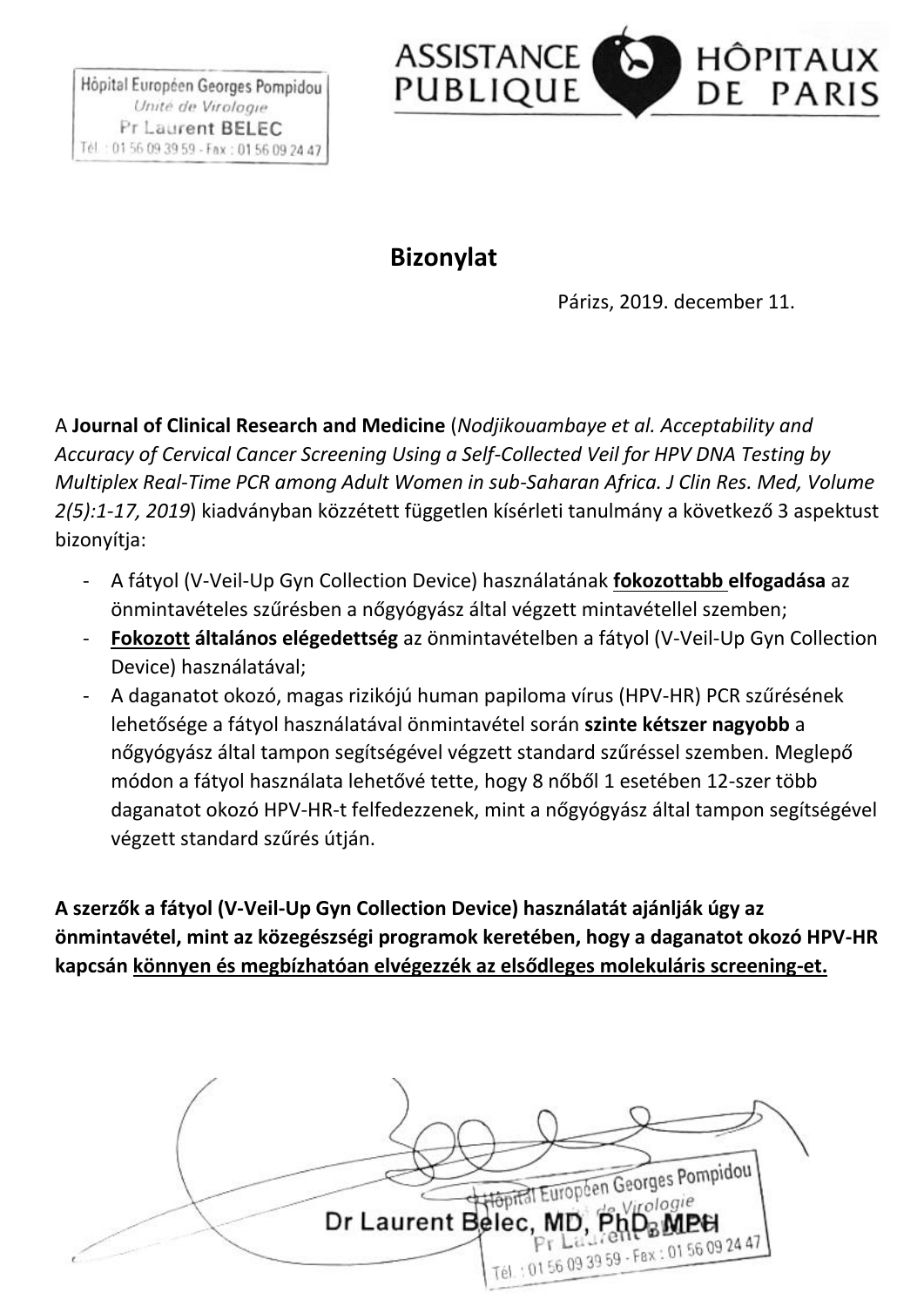

## **Certificaat**

Parijs, 11 december 2019

De onafhankelijke pilotstudie die in **Journal of Clinical Research and Medicine** (*Nodjikouambaye et al. Acceptability and Accuracy of Cervical Cancer Screening Using a Self-Collected Veil for HPV DNA Testing by Multiplex Real-Time PCR among Adult Women in sub-Saharan Africa. J Clin Res. Med, Volume 2(5):1-17, 2019*) is gepubliceerd, toont de volgende 3 aspecten aan:

- Grotere **inwilliging** voor het gebruik van de sluier (V-Veil-Up Gyn Collection Device) bij zelfafname, vergeleken met de afname uitgevoerd door een gynaecoloog;
- **Verhoogde algemene tevredenheid** met het gebruik van de sluier (V-Veil-Up Gyn Collection Device) bij zelfafname;
- Het vermogen om hoog-risico oncogene papillomavirussen (HPV-HR) door real-time multiplex PCR te ontdekken door gebruik van de sluier in zelfafname is **bijna 2 keer hoger** in vergelijking met de standaard afname met een staafje, uitgevoerd door een gynaecoloog. Opmerkelijk genoeg, maakte het gebruik van de sluier de ontdekking mogelijk bij 1 op de 8 vrouwen van 12 keer meer oncogene HPV-HR dan de standaard afnamemethode met een staafje uitgevoerd door een gynaecoloog.

**De auteurs bevelen aan om de sluier (V-Veil-Up Gyn Collection Device) zowel individueel (zelfafname) als in volksgezondheidsprogramma's te gebruiken om eenvoudig en betrouwbaar de primaire moleculaire screening op oncogene HPV-HR uit te voeren.**

Hopftal Europeen Georges Pompidou Dr Laurent Belec, MD, PhD Tél : 0156 09 39 59 - Fax : 01 56 09 24 47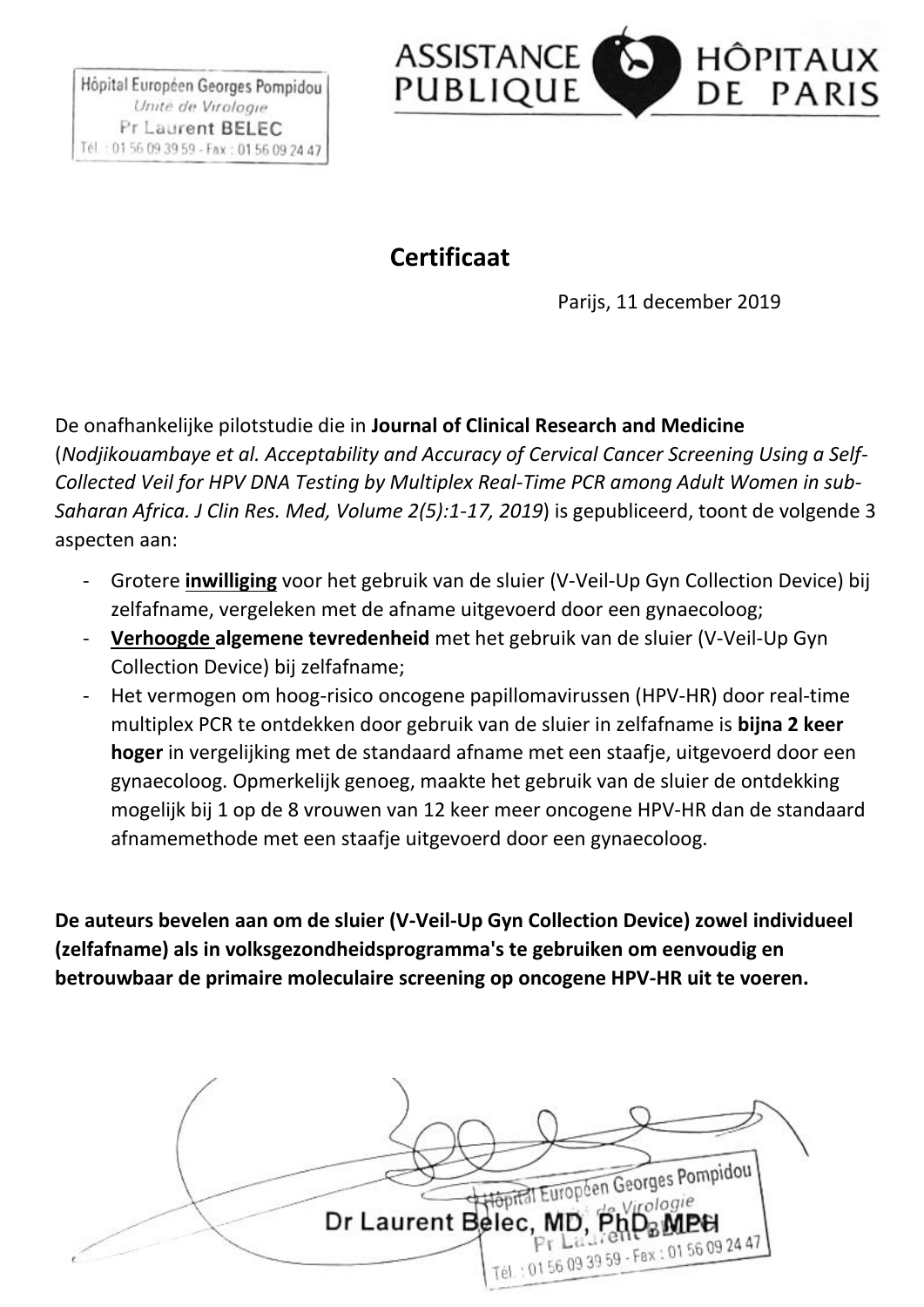

## **Certyfikat**

Paris, 11 grudnia 2019r.

Badanie pilotażowe niezależne opublikowane w **Journal of Clinical Research and Medicine** (*Nodjikouambaye et al. Acceptability and Accuracy of Cervical Cancer Screening Using a Self-Collected Veil for HPV DNA Testing by Multiplex Real-Time PCR among Adult Women in sub-Saharan Africa. J Clin Res. Med, Volume 2(5):1-17, 2019*), wykaza następujące 3 aspekty:

- **Lepsza akceptowalność** używania gazy (V-Veil-Up Gyn Collection Device) z samodzielnym pobraniem w porównaniu do pobrania przez ginekologa;
- **Wyższy poziom ogólnej** satysfakcji z używania gazy (V-Veil-Up Gyn Collection Device) z samodzielnym pobraniem;
- Wykrywanie metodą multipleksowego PCR w czasie rzeczywistym wysokoonkogennych wirusów brodawczaka ludzkiego (HPV-HR) za pomocą gazy z samodzielnym pobraniem **dwa razy skuteczniejsze** od standardowego pobrania wymazówką przez ginekologa. Warto podkreślić, że użycie gazy umożliwiło wykrywanie u 1 z 8 kobiet 12 razy więcej onkogennych HPV-HR niż przy stosowaniu standardowej metody pobrania wymazówką przez ginekologa.

**Autorzy polecają użycie gazy (V-Veil-Up Gyn Collection Device) tak indywidualnie (z samodzielnym pobraniem), jak i w programach zdrowia publicznego aby łatwo i wiarygodnie wykonać pierwsze badanie przesiewowe molekularne dla onkogennych HPV-HR.**

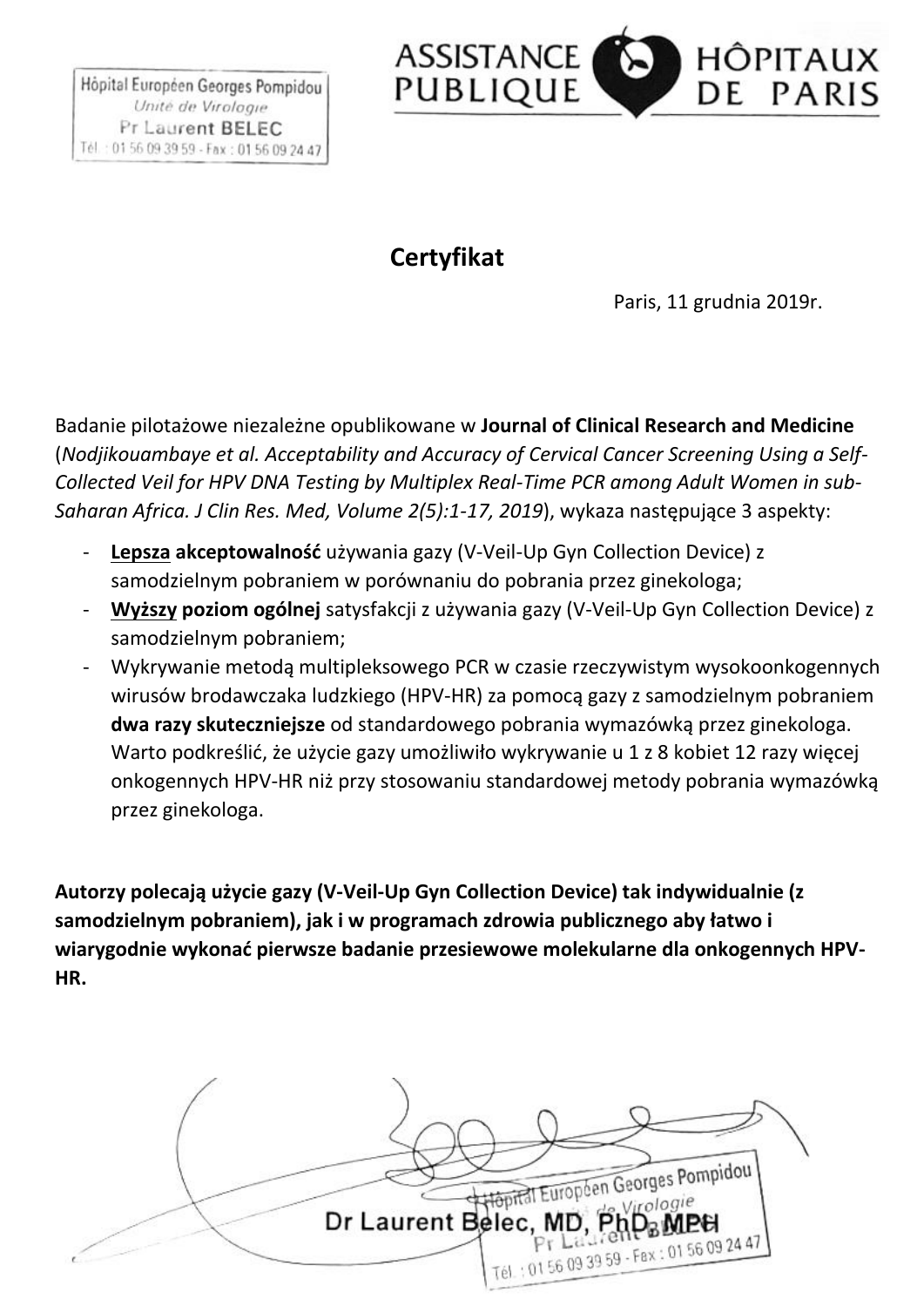

#### **Certidão**

Paris, 11 de Dezembro de 2019

O estudo piloto independente publicado no **Journal of Clinical Research and Medecine** (*Nodjikouambaye et al. Acceptability and Accuracy of Cervical Cancer Screening Using a Self-Collected Veil for HPV DNA Testing by Multiplex Real-Time PCR among Adult Women in sub-Saharan Africa. J Clin Res. Med, Volume 2(5):1-17, 2019*), demonstra os 3 pontos seguintes:

- **Maior aceitação** do uso do véu (V-Veil-Up Gyn Collection Device) na auto-amostragem em comparação com a amostragem realizada por um ginecologista;
- **Alta satisfação geral** com o uso do véu (V-Veil-Up Gyn Collection Device) na autoamostragem;
- A capacidade de detectar papilomavírus oncogênico de alto risco (HPV-HR) por PCR multiplex em tempo real usando o véu vaginal na auto-amostragem é **quase o dobro** de uma amostragem de referência colhida por um ginecologista com a escova padrão. Notavelmente, o uso do véu tornou possível detectar em 1 em 8 mulheres mais de 12 vezes mais HPV-HR oncogénico do que o uso de um esfregaço padrão realizado por um ginecologista.

**Os autores recomendam o uso do véu (V-Veil-Up Gyn Collection Device) tanto individualmente (auto-amostragem) como em programas de saúde pública para realizar a triagem molecular primária para HPV-HR oncogênico de forma fácil e confiável.**

Hopital Européen Georges Pompidou Dr Laurent Belec, MD, PhD Tél : 0156 09 39 59 - Fax : 01 56 09 24 47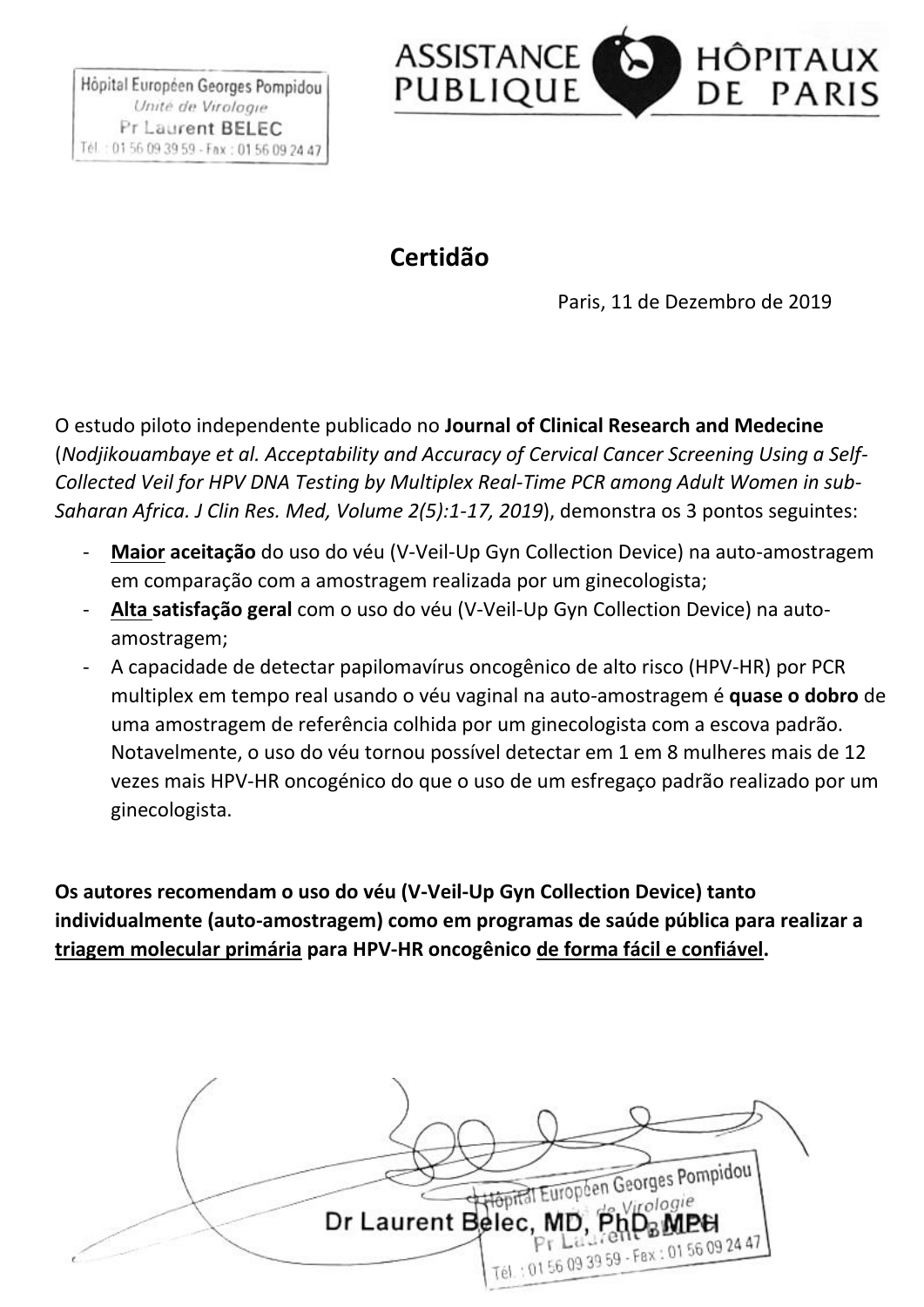

## **Certifikát**

Paríž, 11. decembra 2019

Nezávislá pilotná štúdia publikovaná v časopise **Journal of Clinical Research and Medicine** (*Nodjikouambaye et al.) Accuracy of Cervical Cancer Screening Using a Self-Collected Veil for HPV DNA Testing by Multiplex Real-Time PCR among Adult Women in sub-Saharan Africa. J Clin Res. Med, Volume 2- Prijateľnosť a presnosť skríningu rakoviny krčka maternice s použitím samoobslužného závoje na testovanie DNA HPV pomocou multiplexnej PCR v reálnom čase u dospelých žien v subsaharskej Afrike. J Clin Res. Med, zväzok 2 (5): 1-17, 2019*), demonštruje nasledujúce 3 aspekty:

- Vyššia akceptovateľnosť/prijateľnosť použitia závoja (zariadenie na odber V-Veil Up Gyn) pri sebazbere v porovnaní so so zberom/ odoberanie gynekológom;
- **Všeobecná spokojnosť sa zvýšila** s použitím závoja (zariadenie na zber V-Veil-Up Gyn) pri sebazbere;
- Schopnosť detegovať vysokorizikové onkogénne papilomavírusy (HPV-HR) multiplexnou PCR v reálnom čase pomocou takmer **dvojnásobného samoobslužného závoja** v porovnaní so štandardným zberom špachtle gynekológom. Je pozoruhodné, že použitie závoja umožnilo detekciu u 1 z 8 žien 12-krát viac HPV-HR onkogénu ako štandardná metóda odoberania špachtle gynekológom.

**Autori odporúčajú použitie závoje (V-Veil-Up Gyn Collection Device) jednotlivo (sebazber) aj v programoch verejného zdravia na ľahké a spoľahlivé vykonanie primárneho molekulárneho skríningu pre HPV-HR onkogén.**

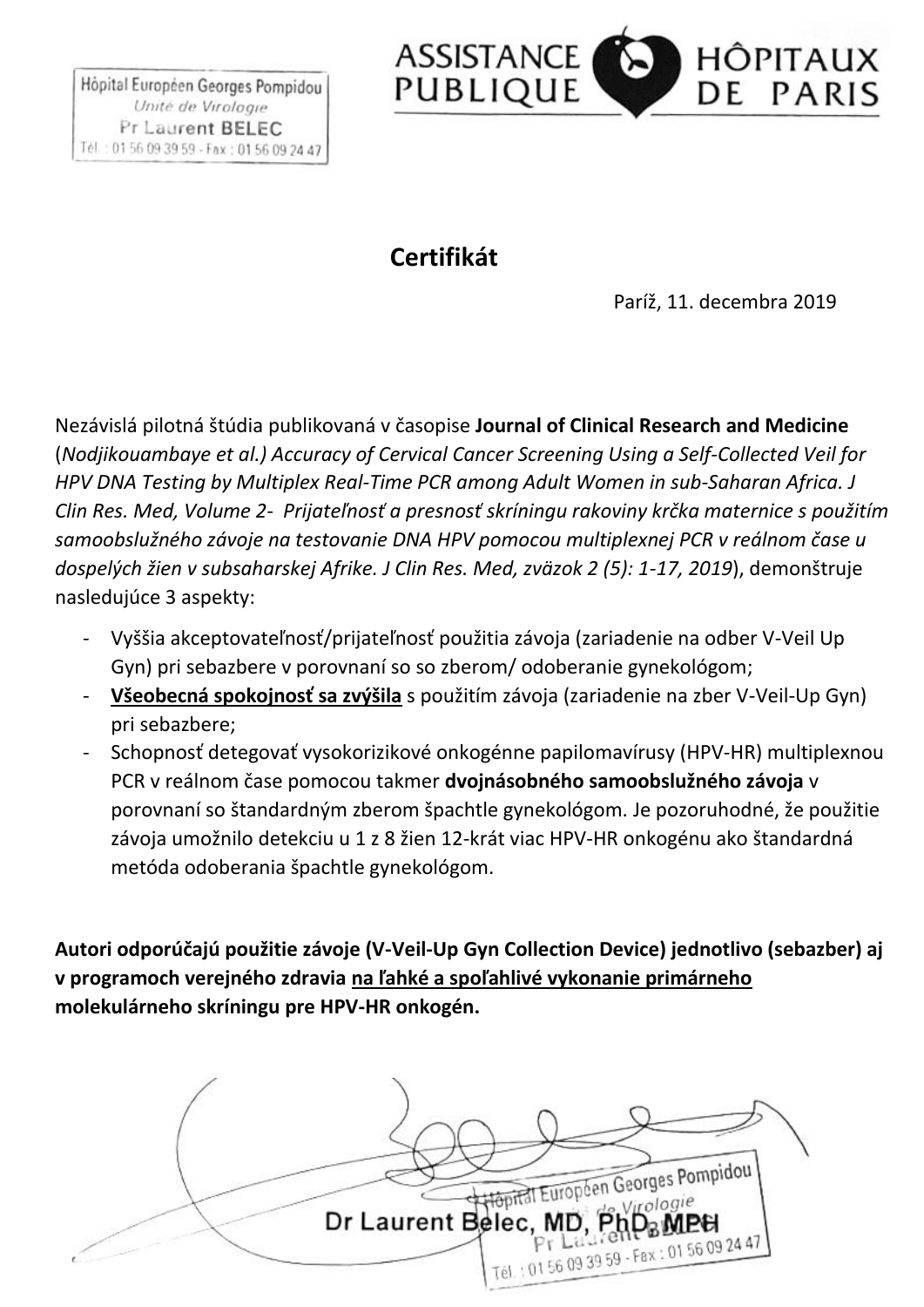

#### **Potrdilo**

Pariz, 11. decembra 2019

Neodvisna pilotna študija, objavljena v **Journal of Clinical Research and Medicine** (*Nodjikouambaye et al. Sprejemljivost in natančnost presejanja raka materničnega vratu s pomočjo samozbranega tančice za testiranje DNK na HPV z večkratnim PCR v realnem času med odraslimi ženskami v podsaharski Afriki. J Clin Res. Med, zvezek 2 (5): 1–17, 2019*) prikazuje naslednje tri vidike:

- **Večja sprejemljivost** uporabe tančice (V-Veil-Up Gyn naprava za zbiranje) pri samoprebiranju v primerjavi z ginekologom;
- **Splošno zadovoljstvo se je povečalo** z uporabo tančice (V-Veil-Up Gyn naprava za zbiranje) pri samoprebiranju;
- Sposobnost odkrivanja visoko tveganih onkogenih papiloma virusov (HPV-HR) s multipleksnim PCR v realnem času z uporabo tančice pri samoprebiranju skoraj **2-krat večja** v primerjavi s standardnim nabiranjem puferja pri ginekologu. Izjemno je, da je uporaba tančice omogočila odkrivanje pri 1 od 8 žensk 12-krat več onkogena HPV-HR kot standardna metoda nabiranja puferjev, ki jo izvaja ginekolog.

**Avtorji priporočajo uporabo tančice (V-Veil-Up Gyn Collection Device) tako posamično (samoniklo) kot v javnozdravstvenih programih za enostavno in zanesljivo izvajanje primarnega molekularnega presejanja onkogena HPV-HR.**

Hopftal Européen Georges Pompidou Virologie Dr Laurent Belec, MD, PhD Tél : 0156 09 39 59 - Fax : 01 56 09 24 47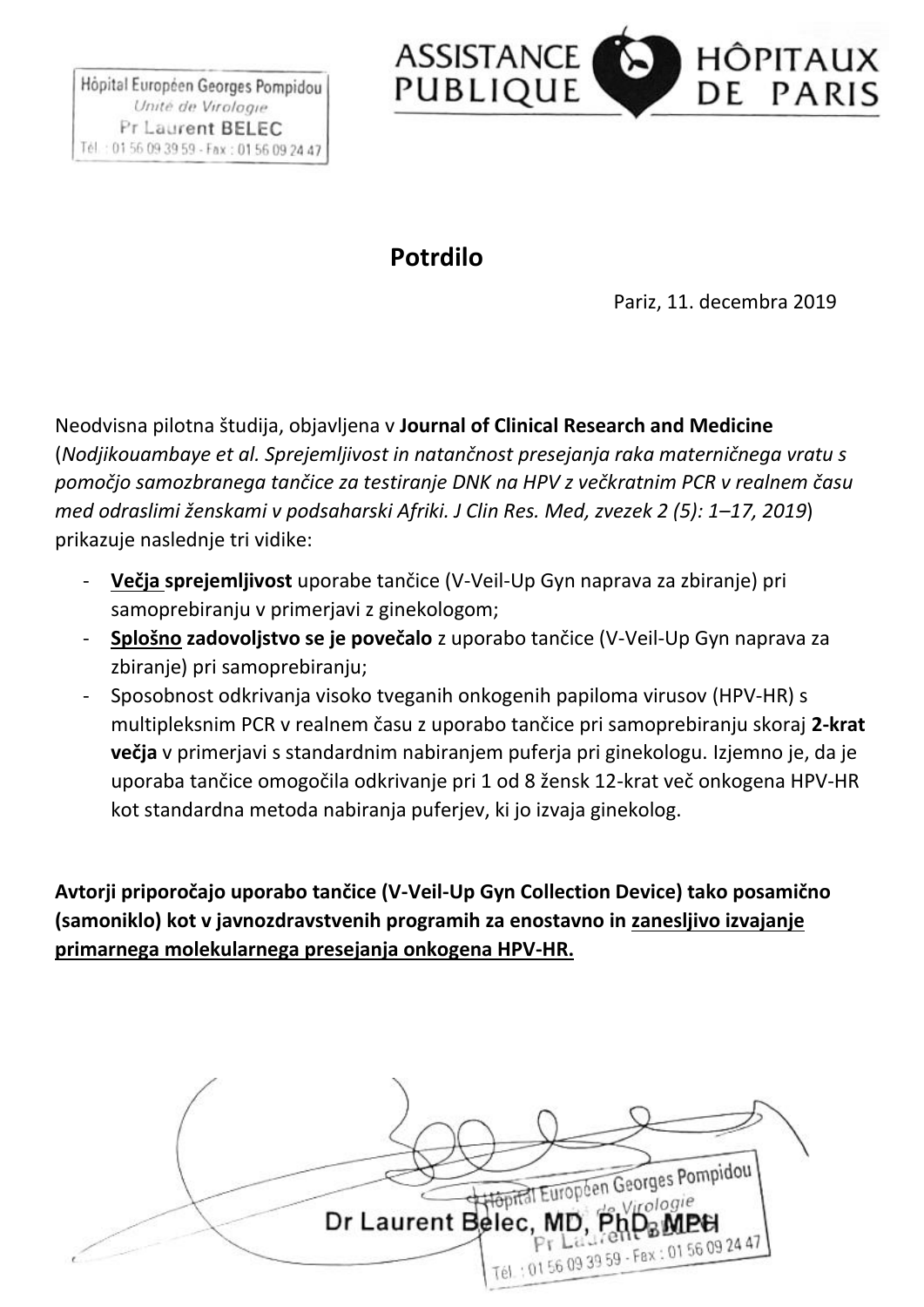

## **Certifikat**

Paris den 11 december 2019

Oberoende pilotstudie publicerad i **Journal of Clinical Research and Medicine**  (*Nodjikouambaye et al. Acceptabilitet och noggrannhet vid livmoderhalscancerscreening med användning av en självinsamlad slöja för HPV-DNA-testning av multiplex realtids-PCR bland vuxna kvinnor i Afrika söder om Sahara. J Clin Res. Med, volym 2 (5): 1-17, 2019*), visar följande tre aspekter:

- **Större accept** av användningen av slöjan (V-Veil-Up Gyn Collection Device) vid självskörd jämfört med skörd av en gynekolog;
- **Allmän tillfredsställelse ökade** med användningen av slöjan (V-Veil-Up Gyn Collection Device) vid självskörd;
- Förmåga att upptäcka högrisk onkogena papillomavirus (HPV-HR) genom realtids multiplex PCR genom att använda slöjan i självskörd nästan två gånger högre jämfört med standard buffertskörd utförd av en gynekolog. Det är anmärkningsvärt att användningen av slöjan tillät detektering av 1 av 8 kvinnor med 12 gånger mer HPV-HRonkogen än standardmetoden för buffertskörd utförd av en gynekolog.

**Författarna rekommenderar att slöjan (V-Veil-Up Gyn Collection Device) används både individuellt (självskörd) och i folkhälsoprogram för att enkelt och pålitligt utföra primär molekylscreening för HPV-HR-onkogen.**

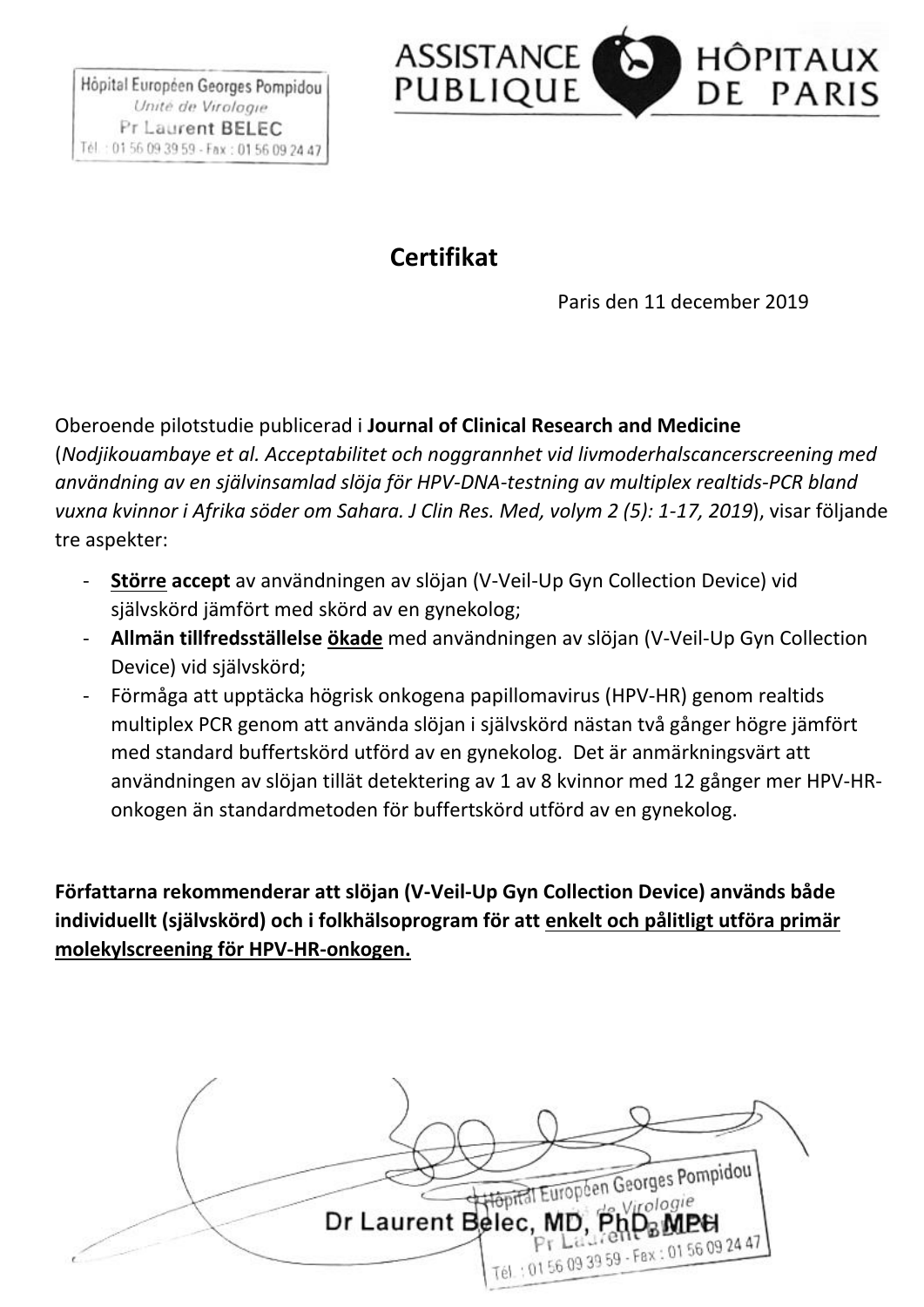

## **Certifikatë**

Paris, 11 dhjetor 2019

Studim pilot i pavarur i botuar në **Journal of Research Clinical and Medicine** (*Nodjikouambaye et al. Pranueshmëria dhe saktësia e shfaqjes së kancerit të qafës së mitrës duke përdorur një vello të vetë-mbledhur për testimin e ADN-së me HPV nga Multiplex PCR në kohë reale midis grave të rritura në Afrikën Sub-Sahariane. J Clin Res. Med, Vëllimi 2 (5): 1-17, 2019*), tregon tre aspektet e mëposhtme:

- **Pranim më i madh i përdorimit të perdes** (V-Veil-Up Gyn Collection Equipment) në vetë korrje në krahasim me korrjen nga një gjinekolog;
- **Kënaqësia e përgjithshme u rrit** me përdorimin e perdes (V-Veil-Up Gyn Collection Collection) në vetë korrje;
- Aftësia për të zbuluar papillomaviruset onkogjene me rrezik të lartë (HPV-HR) me anë të PCR multiplex në kohë reale duke përdorur vello në vetë-korrje pothuajse 2 herë më të lartë në krahasim me vjeljen standarde të tamponave nga një gjinekolog. Arkuditërisht, përdorimi i velit lejoi zbulimin e 1 në 8 gra me 12 herë më shumë onkogjen HPV-HR sesa metoda standarde e korrjes tampon, e kryer nga një gjinekolog.

**Autorët rekomandojnë përdorimin e mbulesës (Pajisja e Grumbullimit të Gyn V-Veil-Up) si individualisht (vetë-vjelja) ashtu edhe në programet e shëndetit publik për të kryer me lehtësi dhe besueshmëri kontrollimin parësor molekular për onkogjenin HPV-HR.**

Hopital Européen Georges Pompidou Virologie Dr Laurent Belec, MD, PhD<sub>B</sub>MPH Tél : 0156 09 39 59 - Fax : 01 56 09 24 47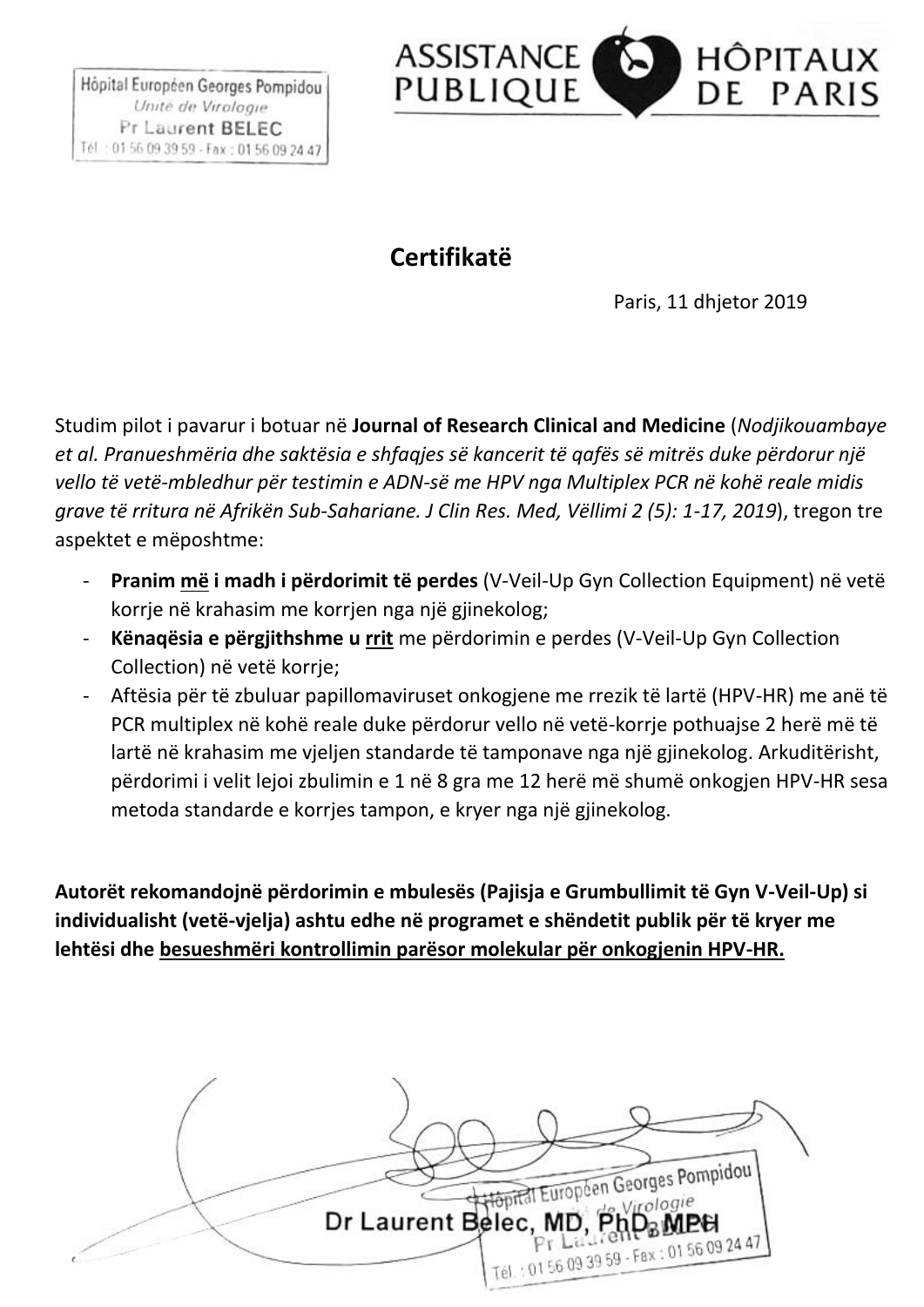

#### **Potvrda**

Pariz, 11. decembra 2019

Neovisna pilot studija objavljena u časopisu **Clinical Research and Medicine** (*Nodjikouambaye i dr. Prihvatljivost i preciznost probira raka grlića materice pomoću samostalno prikupljenog vela za testiranje DNK na HPV pomoću multipleplera u stvarnom vremenu PCR među odraslim ženama u subsaharskoj Africi. J. Clin Res. Med, svezak 2 (5): 1-17, 2019*), pokazuje sledeća 3 aspekta:

- Veće prihvaćanje upotrebe vela (V-Veil-Up Gyn uređaj za prikupljanje) u samoniklosti u usporedbi s berbom od strane ginekologa;
- Opće zadovoljstvo povećalo se upotrebom vela (V-Veil-Up Gyn uređaj za prikupljanje) u samoniklosti;
- Sposobnost otkrivanja visoko rizičnih onkogenih papiloma virusa (HPV-HR) pomoću multiplex PCR-a u stvarnom vremenu pomoću vela u samoniklosti gotovo 2 puta veća u odnosu na standardnu berbu pufera koju je obavio ginekolog. Neobično je da je veo omogućio otkrivanje 1 od 8 žena s 12 puta više HPV-HR onkogena od standardne metode skupljanja pufera koju je izvodio ginekolog.

**Autori preporučuju uporabu vela (V-Veil-Up Gyn uređaj za prikupljanje) kako pojedinačno (samoniklo), tako i u javnozdravstvenim programima za lako i pouzdano provođenje primarnog molekularnog probira za HPV-HR onkogena.**

Hopftal Europeen Georges Pompidou Dr Laurent Belec, MD, PhD Tél : 0156 09 39 59 - Fax : 01 56 09 24 47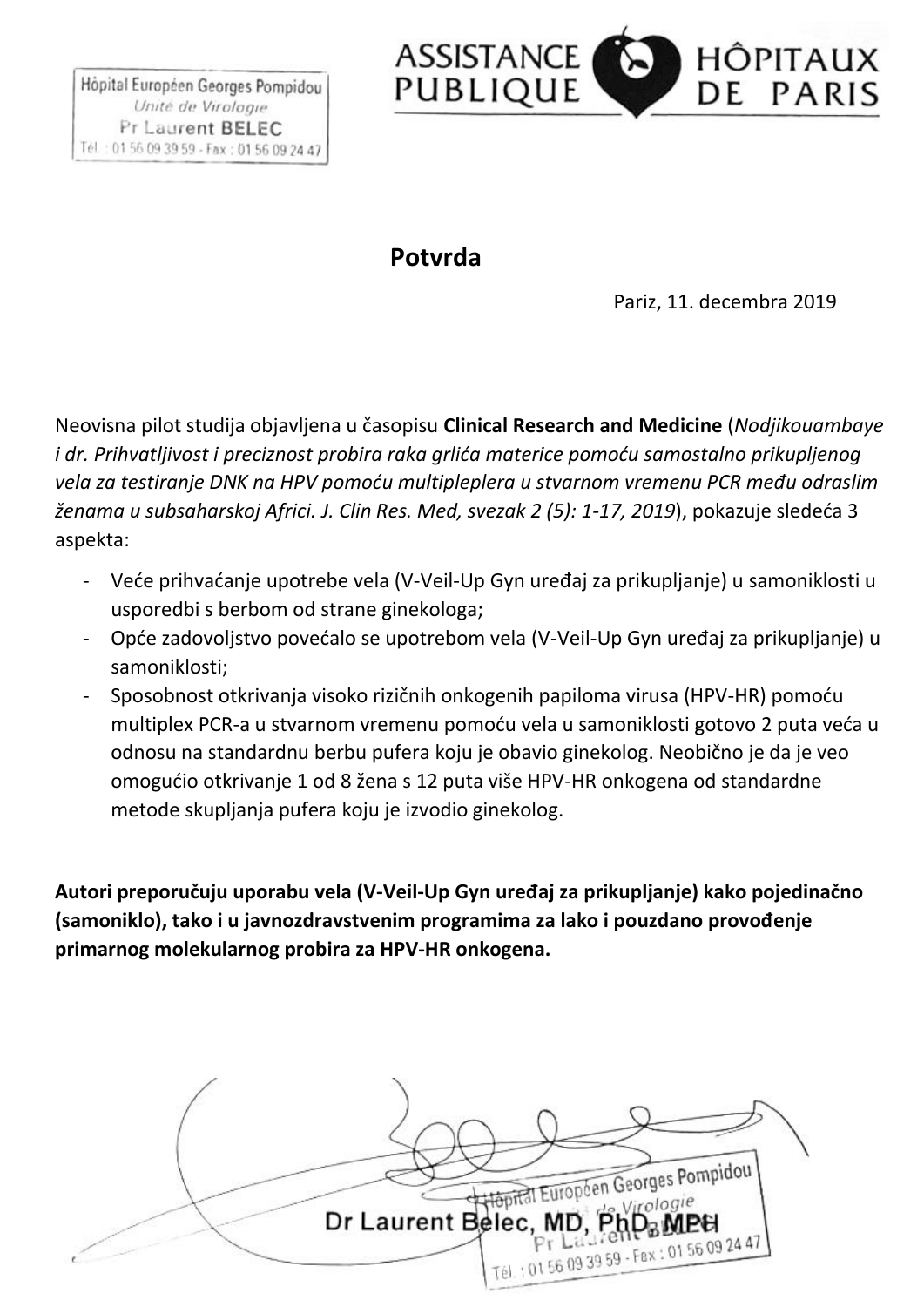

#### **Sertifikat**

Paris 11. desember 2019

Uavhengig pilotstudie publisert i **Journal of Clinical Research and Medicine** (*Nodjikouambaye et al. Akseptabilitet og nøyaktighet av livmorhalskreft screening ved hjelp av en selvsamlet slør for HPV DNA-testing av Multiplex Real-Time PCR blant voksne kvinner i Afrika sør for Sahara. J Clin Res. Med, bind 2 (5): 1-17, 2019*), demonstrerer følgende tre aspekter:

- Større aksept for å bruke sløret (V-Veil-Up Gyn Collection Device) i selvhøsting sammenlignet med høsting av en gynekolog;
- Generell tilfredshet økte med bruken av sløret (V-Veil-Up Gyn Collection Device) ved selvhøsting;
- Evne til å oppdage høyrisiko onkogene papillomavirus (HPV-HR) ved sanntid multiplex PCR ved å bruke sløret i selvhøst nesten 2 ganger høyere sammenlignet med standard bufferhøsting av en gynekolog. Bemerkelsesverdig muliggjorde bruk av sløret deteksjonen hos 1 av 8 kvinner med 12 ganger mer HPV-HR-onkogen enn standardmetoden for bufferhøsting utført av en gynekolog.

**Forfatterne anbefaler å bruke sløret (V-Veil-Up Gyn Collection Device) både individuelt (selvhøstende) og i folkehelseprogrammer for enkelt og pålitelig å utføre primær molekylær screening for HPV-HR-onkogen.**